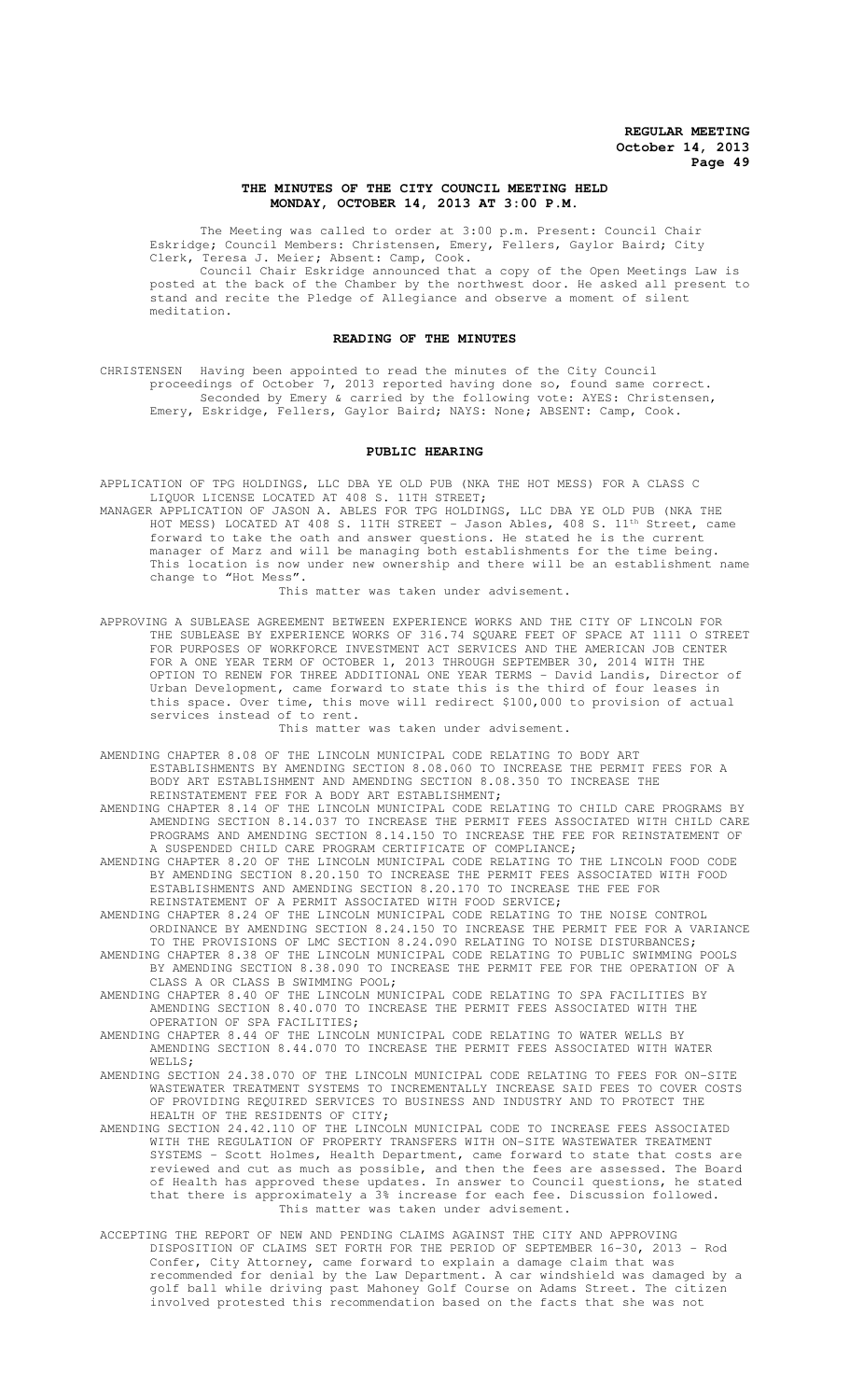informed that it was the responsibility of the golfer if damage was caused to her vehicle, and because she saw nets in other areas of the course and believed the City did not take adequate precautions to protect passing vehicles in this area. In answer to Council questions, Mr. Confer replied that there are extreme situations where balls go over the fence, but the City does take reasonable precautions to prevent incidents like this. The employees who misinformed her are not responsible for causing damage to her vehicle. Law Department does not feel it was foreseeable that a ball would be hit that far in this area of the course.

#### This matter was taken under advisement.

COMP. PLAN CONFORMANCE NO. 13007 – APPROVING THE ANTELOPE VALLEY REDEVELOPMENT PLAN TO ADD THE "21ST AND N REDEVELOPMENT PROJECT: THE EXCHANGE AT ANTELOPE VALLEY" FOR (A) A 12,000 SQUARE FOOT MIXED USE RETAIL BUILDING AND 28 DWELLING UNITS; (B) 67 DWELLING UNITS; AND (C) A 40,000 SQUARE FOOT GROCERY STORE IN THE AREA GENERALLY LOCATED AT S. 21ST STREET AND N STREET BETWEEN K STREET ON THE SOUTH, N STREET ON THE NORTH, S. ANTELOPE VALLEY PARKWAY ON THE WEST AND 23RD STREET ON THE EAST - David Landis, Director of Urban Development, came forward to state this is the second of three steps necessary to create the 21st and N Redevelopment Project. The existing plan is a general statement of the plan, and it is amended to include a description of what will actually be carried out. This development includes a mixed-use building, apartments, other residential living spaces, and a 30,000 square foot grocery store and its parking lot.

Tom Huston, 233 S 13th St, came forward to state this development conforms to the Comprehensive Plan and especially the Downtown Master Plan. He discussed the general timeline for this project as it moves through its various stages before Council. The land use aspect will appear before Council in December.

Fred Hoppe, 1600 Stony Hill Rd., came forward to answer Council questions. He stated there will be sixty-three row houses and approximately 30 apartments included in this development.

Brad Hedrick, Vice President of Operations at Windstream, 1440 M Street, came forward to state that there is no objection to the project in total, only to the vacation of 20<sup>th</sup> street. We wanted it noted that we have concerns about that and we look forward to working with the developers.

Richard Meginnis, 1248 O Street, came forward to state the predominant concern is for parking. If 20<sup>th</sup> Street is vacated, Windstream wants to be sure there is time to work with the developer to keep access and at least the same number of parking stalls. Overall, this is a great project.

Mr. Landis returned to state that the grocery plan contains a public easement which will allow Windstream to have continued access similar to what they have now. The vacation will come before Council in January, so there is time to act.

This matter was taken under advisement.

ADOPTING INCREASED FEES FOR SPECIAL WASTE PERMITS AS AUTHORIZED UNDER SECTION 8.32.090 OF THE LINCOLN MUNICIPAL CODE;

AMENDING THE LINCOLN-LANCASTER COUNTY AIR POLLUTION CONTROL REGULATIONS AND STANDARDS, ARTICLE 1, SECTION 6, TO INCREASE FEES FOR REQUIRED SERVICES TO BUSINESS AND INDUSTRY;

ADOPTING INCREASED FEES FOR CONDUCTING NATIONAL POLLUTANT DISCHARGE ELIMINATION SYSTEM (NPDES) STORMWATER PERMIT COMPLIANCE INSPECTIONS AT REGULATED INDUSTRIAL FACILITIES AS AUTHORIZED UNDER SECTION 28.02.70 OF THE LINCOLN MUNICIPAL CODE - Scott Holmes, Health Department, came forward to state that these fees are similar to the ordinances and there is approximately a 3% overall increase. These programs pertain to protecting public health from pollutants and are all fee funded. In answer to Council questions, Mr. Holmes replied that these updates appear annually, but there has been discussion to adapt to the biennial budget.

This matter was taken under advisement.

APPROVING AN AMENDMENT TO THE FY 12/13 CIP TO ADD AN APPROPRIATION OF \$1 MILLION FOR THE CONSTRUCTION OF THE SECOND HORIZONTAL COLLECTOR WELL CAISSON AND LATERALS IN LINCOLN'S WELL FIELD NEAR ASHLAND, NEBRASKA - Miki Esposito, Director of Public Works, came forward to state that next year, the City will have the first new, fully functional horizontal well, which will yield an additional 10 million gallons of water per day. It will cost 2.1 million dollars. In answer to Council questions, Ms. Esposito replied that the second well will not be online for up to six years. The funds for this project are all rate generated and are not taken from the general fund.

Jerry Obrist, Chief Engineer of Water Works, came forward to explain technical aspects of how the horizontal wells are constructed. The goal is for these wells to mitigate the effects of drought when surface water is diminished by providing a significant amount of available groundwater. This matter was taken under advisement.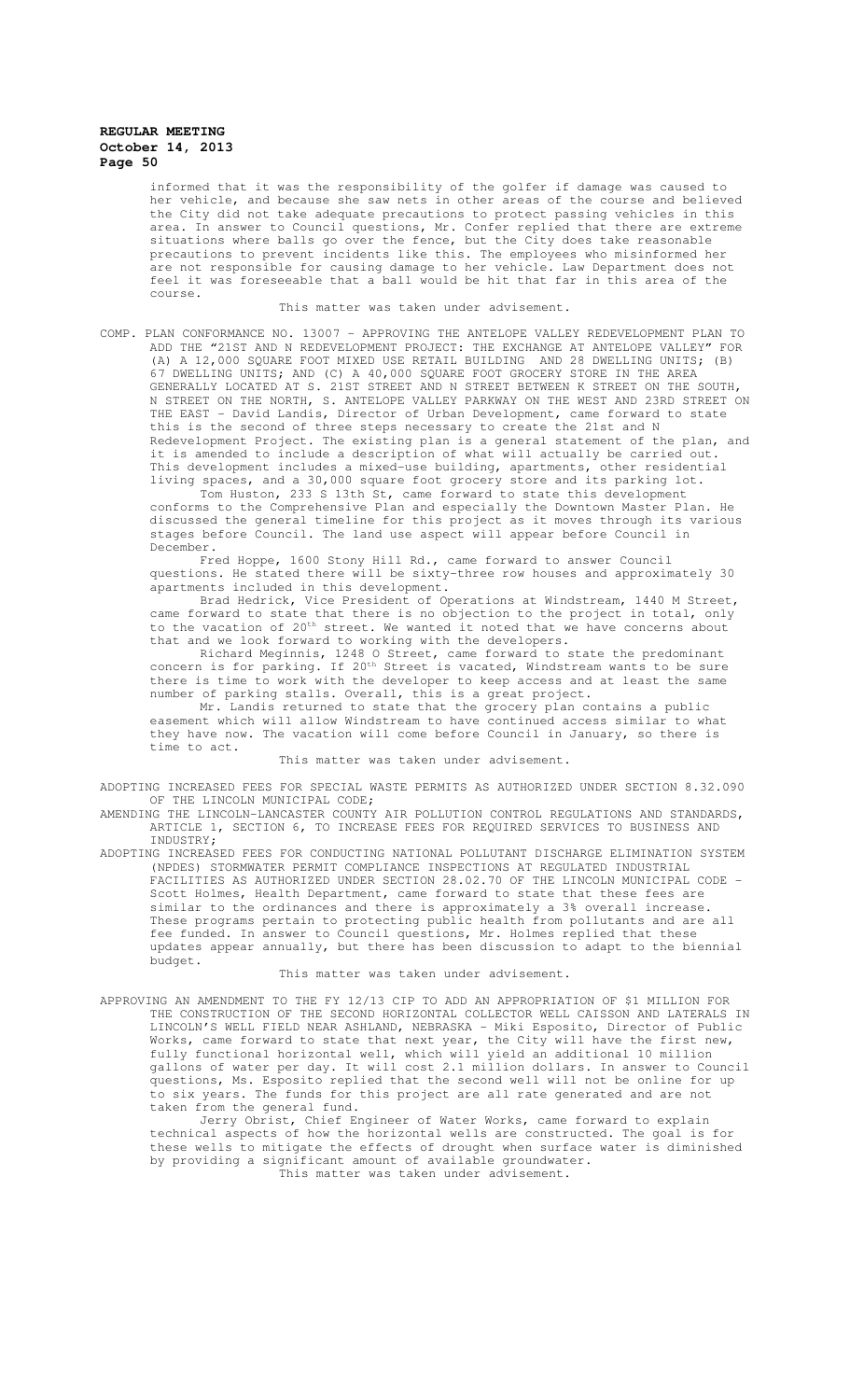# **COUNCIL ACTION**

#### **REPORTS OF CITY OFFICERS**

APPROVING A SERVICE AGREEMENT BETWEEN THE CITY OF LINCOLN, ON BEHALF OF THE LINCOLN-LANCASTER COUNTY HEALTH DEPARTMENT, AND IOWA COLLEGE ACQUISITION, LLC, DBA KAPLAN UNIVERSITY, FOR FEDERAL WORK STUDY PROGRAM FUNDS FOR STUDENTS ENROLLED IN A BUSINESS PROGRAM TO PROVIDE BASIC OFFICE ASSISTANCE AT THE HEALTH DEPARTMENT FOR A TERM OF JULY 1, 2013 THROUGH JUNE 30, 2015 - CLERK read the following resolution, introduced by Roy Christensen, who moved its adoption:<br>A-87600 BE IT RESOLVED by the City Council of the City of Lincoln, Nebraska: BE IT RESOLVED by the City Council of the City of Lincoln, Nebraska: That the attached Service Agreement between the City of Lincoln on behalf of the Lincoln-Lancaster County Health Department and Iowa College Acquisition, LLC, dba Kaplan University for Federal Work Study program funds for students enrolled in a business program to provide basic office assistance at the Health Department for a term of July 1, 2013 through June 30, 2015, in accordance with the terms, conditions and assurances contained in said Agreement is hereby approved and the Mayor is hereby authorized to execute the Service Agreement on behalf of the City. The City Clerk is directed to return an executed copy of the Agreement to Judy Halstead, Director of the Lincoln Lancaster County Health Department. Introduced by Roy Christensen Seconded by Emery and carried by the following vote: AYES: Christensen, Emery, Eskridge, Fellers, Gaylor Baird: NAYS: None; ABSENT: Camp, Cook. RESOLUTION APPROVING THE CITY OF LINCOLN'S INVESTMENT ACTIVITY REPORT FROM THE CITY TREASURER FOR THE FOURTH QUARTER, ENDING AUGUST 31, 2013 - CLERK read the

following resolution, introduced by Roy Christensen, who moved its adoption: A-87601 BE IT HEREBY RESOLVED by the City Council of the City of Lincoln,  $\frac{\texttt{A}-87601}{\texttt{Nebraska:}}$ 

That the Investment Activity report and attached list of investments be confirmed and approved, and the City Treasurer is hereby directed to hold said investments until maturity unless otherwise directed by the City Council. Introduced by Roy Christensen

Seconded by Fellers and carried by the following vote: AYES: Christensen, Emery, Eskridge, Fellers, Gaylor Baird; NAYS: None; ABSENT: Camp, Cook.

- SETTING THE HEARING DATE OF MONDAY, NOVEMBER 4, 2013 AT 3:00 P.M. FOR THE BOARD OF EQUALIZATION TO EQUALIZE THE ASSESSMENTS FOR THE DOWNTOWN BUSINESS IMPROVEMENT DISTRICT, CORE BUSINESS IMPROVEMENT DISTRICT OVERLAY & DOWNTOWN MAINTENANCE DISTRICT.
- CHRISTENSEN Moved for Approval.

Seconded by Fellers and carried by the following vote: AYES: Christensen, Emery, Eskridge, Fellers, Gaylor Baird; NAYS: None; ABSENT: Camp, Cook.

- CLERK'S LETTER AND MAYOR'S APPROVAL OF RESOLUTIONS AND ORDINANCES PASSED BY THE CITY COUNCIL ON SEPTEMBER 30, 2013 - CLERK presented said report which was placed on file in the Office of the City Clerk. **(27-1)**
- REPORT FROM THE CITY TREASURER OF CITY CASH ON HAND AT THE CLOSE OF BUSINESS AUGUST 31, 2013 CLERK presented said report which was placed on file in the Office of the City Clerk. **(5-21)**

#### **PETITIONS & COMMUNICATIONS**

REFERRED TO THE PLANNING DEPARTMENT:

Change of Zone No. 13023 - Requested by MBA Apartments, LLC, from R-1 Residential District to R-4 Residential District, on property generally located at S. 55th Street and Shady Creek Court. Special Permit No. 585C - Requested by MBA Apartments, LLC, for an amendment to the Quail Valley Community Unit Plan, to add two buildings comprising of approximately 48 additional multi-family units, on property generally located at S. 55th Street and Shady Creek Court. Use Permit No. 102A - Requested by St. Patrick Catholic Church, for an amendment to reduce the front yard setback to 8 feet on a portion of N. 61st Street and a portion of Morrill Avenue for a parking lot, and to reduce the front yard setback to 1 foot on a portion of N. 62nd Street for a building expansion, on property generally located at N. 61st Street and Morrill Avenue (6126 Morrill Avenue).

PLACED ON FILE IN THE OFFICE OF THE CITY CLERK:

Administrative Amendment No. 13066 to Special Permit No. 1832, Mechling's Wilderness Park Estates, approved by the Planning Director on October 1, 2013, requested by Alan McHargue, to adjust the front yard setback on Lots 2 and 3, Block 1, from 30 feet to 20 feet on property generally located at S. 14th St. and Mockingbird Lane. Administrative Amendment No. 13070 to Special Permit No. 1762D, Vintage Heights Community Unit Plan, approved by the Planning Director on October 2, 2013, requested by Tuscany Townhomes, LLC, to adjust the rear setback to 15 feet for buildings and to 9 feet for covered, unenclosed decks for Lots 21-30, Block 30

on property generally located near S. 84th St. and Foxtail Dr.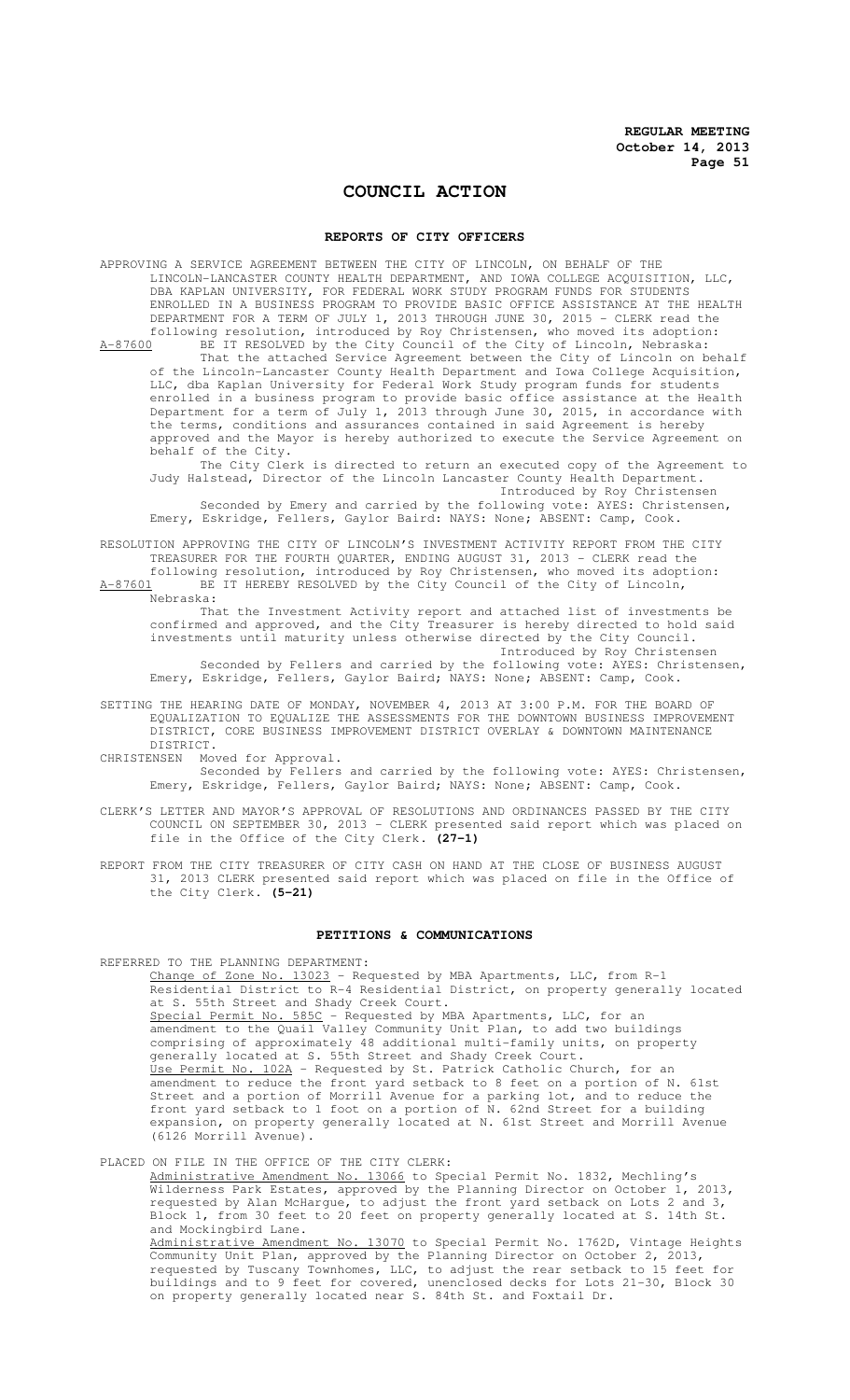Administrative Amendment No. 13067 to Special Permit No. 1959, Prairie Village Community Unit Plan, approved by the Planning Director on October 7, 2013, requested by Pedcor Investments, LLC, to revise the layout of the apartment complex on property generally located at N. 84th St. and Leighton Ave.

## **MISCELLANEOUS REFERRALS - NONE**

# **LIQUOR RESOLUTIONS**

APPLICATION OF TPG HOLDINGS, LLC DBA YE OLD PUB (NKA THE HOT MESS) FOR A CLASS C LIQUOR LICENSE LOCATED AT 408 S. 11TH STREET - CLERK read the following resolution, introduced by Roy Christensen, who moved its adoption for approval:

A-87602 BE IT RESOLVED by the City Council of the City of Lincoln, Nebraska: That after hearing duly had as required by law, consideration of the facts of this application, the Nebraska Liquor Control Act, and the pertinent City ordinances, the City Council recommends that the application of TPG Holdings, LLC dba Ye Old Pub for a Class "C" liquor license at 408 S. 11th Street, Lincoln, Nebraska, for the license period ending October 31, 2014, be approved with the condition that:<br>1. All employees must p

1. All employees must possess a valid Responsible Beverage Server/Seller Permit as required by Section 5.04.124 of the Lincoln Municipal Code.

2. The premises must comply in every respect with all city and state regulations.

The City Clerk is directed to transmit a copy of this resolution to the Nebraska Liquor Control Commission.

Introduced by Roy Christensen Seconded by Emery and carried by the following vote: AYES: Christensen, Emery, Eskridge, Fellers, Gaylor Baird; NAYS: None; ABSENT: Camp, Cook.

MANAGER APPLICATION OF JASON A. ABLES FOR TPG HOLDINGS, LLC DBA YE OLD PUB (NKA THE HOT MESS) LOCATED AT 408 S. 11TH STREET - CLERK read the following resolution, introduced by Roy Christensen, who moved its adoption for approval:

A-87603 WHEREAS, TPG Holdings, LLC dba Ye Old Pub located at 408 S. 11th Street, Lincoln, Nebraska has been approved for a Retail Class "C" liquor license, and now requests that Jason A. Ables be named manager;

WHEREAS, Jason A. Ables appears to be a fit and proper person to manage said business. NOW, THEREFORE, BE IT RESOLVED by the City Council of the City of

Lincoln, Nebraska:

That after hearing duly had as required by law, consideration of the facts of this application, the Nebraska Liquor Control Act, and the pertinent City ordinances, the City Council recommends that Jason A. Ables be approved as manager of this business for said licensee. The City Clerk is directed to transmit a copy of this resolution to the Nebraska Liquor Control Commission.

Introduced by Roy Christensen Seconded by Emery and carried by the following vote: AYES: Christensen, Emery, Eskridge, Fellers, Gaylor Baird; NAYS: None; ABSENT: Camp, Cook.

# **ORDINANCES - 2ND READING & RELATED RESOLUTIONS (as required)**

- APPROVING A SUBLEASE AGREEMENT BETWEEN EXPERIENCE WORKS AND THE CITY OF LINCOLN FOR THE SUBLEASE BY EXPERIENCE WORKS OF 316.74 SQUARE FEET OF SPACE AT 1111 O STREET FOR PURPOSES OF WORKFORCE INVESTMENT ACT SERVICES AND THE AMERICAN JOB CENTER FOR A ONE YEAR TERM OF OCTOBER 1, 2013 THROUGH SEPTEMBER 30, 2014 WITH THE OPTION TO RENEW FOR THREE ADDITIONAL ONE YEAR TERMS - CLERK read an ordinance, introduced by Jon Camp, accepting and approving a Sublease Agreement between the City of Lincoln, Nebraska and Experience Works for the sublease of space at 1111 0 Street, Lincoln, Lancaster County, Nebraska for a term of October 1, 2013 through September 30, 2014 with the option to renew for three additional one year terms, whereby the City of Lincoln is subleasing space to Experience Works for the purposes of Workforce Investment Act Services and the American Job Center, the second time.
- AMENDING CHAPTER 8.08 OF THE LINCOLN MUNICIPAL CODE RELATING TO BODY ART ESTABLISHMENTS BY AMENDING SECTION 8.08.060 TO INCREASE THE PERMIT FEES FOR A BODY ART ESTABLISHMENT AND AMENDING SECTION 8.08.350 TO INCREASE THE REINSTATEMENT FEE FOR A BODY ART ESTABLISHMENT - CLERK read an ordinance, introduced by Jon Camp, amending Chapter 8.08 of the Lincoln Municipal Code relating to Body Art Establishments by amending Section 8.08.060 to increase the permit fees for a body art establishment; amending Section 8.08.350 to increase the reinstatement fee for a body art establishment; and repealing Sections 8.08.060 and 8.08.350 of the Lincoln Municipal Code as hitherto existing, the second time.
- AMENDING CHAPTER 8.14 OF THE LINCOLN MUNICIPAL CODE RELATING TO CHILD CARE PROGRAMS BY AMENDING SECTION 8.14.037 TO INCREASE THE PERMIT FEES ASSOCIATED WITH CHILD CARE PROGRAMS AND AMENDING SECTION 8.14.150 TO INCREASE THE FEE FOR REINSTATEMENT OF A SUSPENDED CHILD CARE PROGRAM CERTIFICATE OF COMPLIANCE - CLERK read an ordinance, introduced by Jon Camp, amending Chapter 8.14 of the Lincoln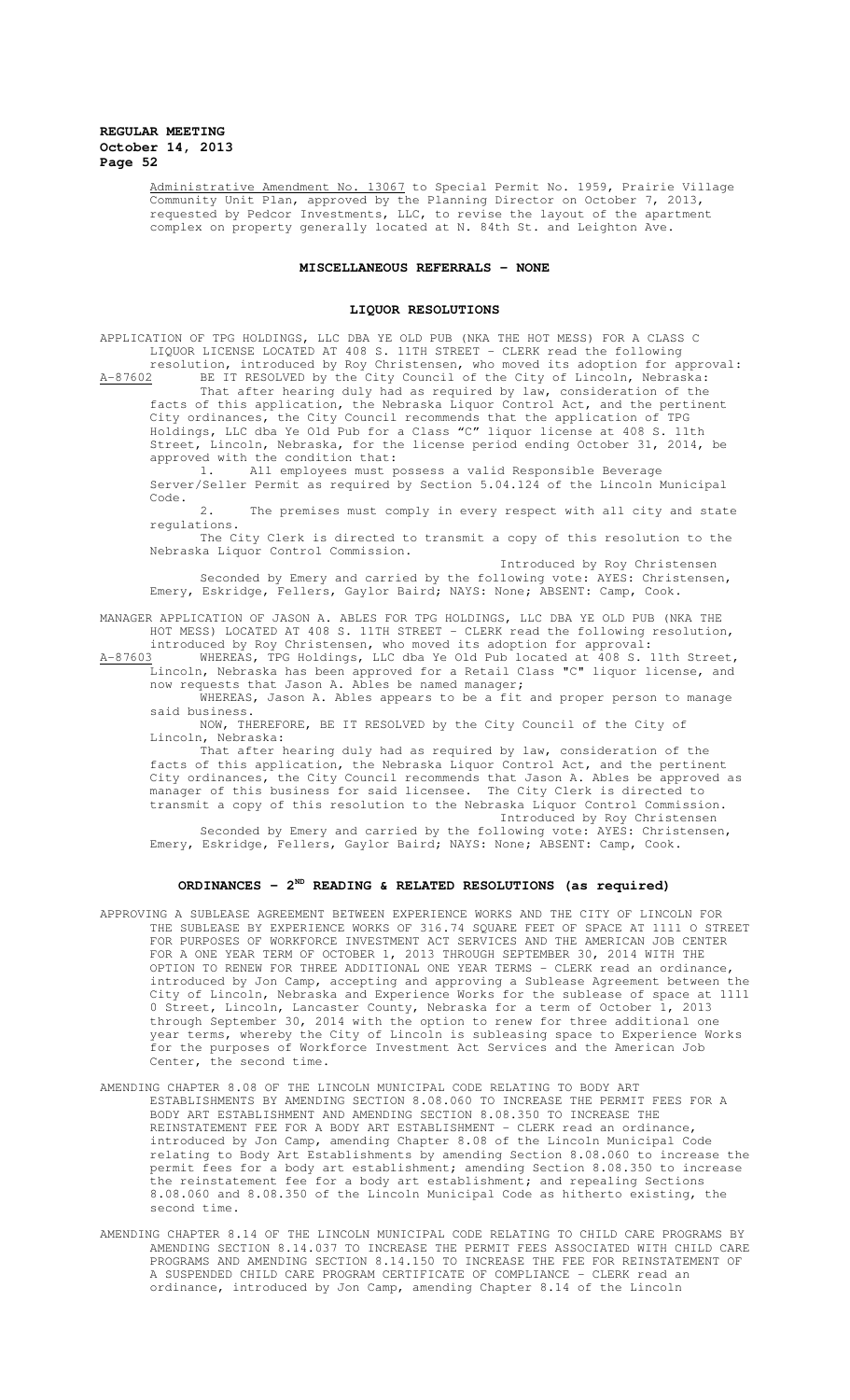Municipal Code relating to Child Care Programs by amending Section 8.14.037 to increase the permit fees associated with child care programs; amending Section 8.14.150 to increase the fee for reinstatement of a suspended child care program certificate of compliance; and repealing Sections 8.14.037 and 8.14.150 of the Lincoln Municipal Code as hitherto existing, the second time.

- AMENDING CHAPTER 8.20 OF THE LINCOLN MUNICIPAL CODE RELATING TO THE LINCOLN FOOD CODE BY AMENDING SECTION 8.20.150 TO INCREASE THE PERMIT FEES ASSOCIATED WITH FOOD ESTABLISHMENTS AND AMENDING SECTION 8.20.170 TO INCREASE THE FEE FOR REINSTATEMENT OF A PERMIT ASSOCIATED WITH FOOD SERVICE - CLERK read an ordinance, introduced by Jon Camp, amending Chapter 8.20 of the Lincoln Municipal Code relating to the Lincoln Food Code by amending Section 8.20.150 to increase the permit fees associated with food establishments; amending Section 8.20.170 to increase the fee for reinstatement of a permit associated with food service; and repealing Sections 8.20.150 and 8.20.170 of the Lincoln Municipal Code as hitherto existing, the second time.
- AMENDING CHAPTER 8.24 OF THE LINCOLN MUNICIPAL CODE RELATING TO THE NOISE CONTROL ORDINANCE BY AMENDING SECTION 8.24.150 TO INCREASE THE PERMIT FEE FOR A VARIANCE TO THE PROVISIONS OF LMC SECTION 8.24.090 RELATING TO NOISE DISTURBANCES - CLERK read an ordinance, introduced by Jon Camp, amending Chapter 8.24 of the Lincoln Municipal Code relating to the Noise Control Ordinance by amending Section 8.24.150 to increase the permit fee for a variance to the provisions of LMC Section 8.24.090 relating to noise disturbances; and repealing Section 8.24.150 of the Lincoln Municipal Code as hitherto existing, the second time.
- AMENDING CHAPTER 8.38 OF THE LINCOLN MUNICIPAL CODE RELATING TO PUBLIC SWIMMING POOLS BY AMENDING SECTION 8.38.090 TO INCREASE THE PERMIT FEE FOR THE OPERATION OF A CLASS A OR CLASS B SWIMMING POOL - CLERK read an ordinance, introduced by John Camp, amending Chapter 8.38 of the Lincoln Municipal Code relating to Public Swimming Pools by amending Section 8.38.090 to increase the permit fee for the operation of a Class A or Class B swimming pool; and repealing Section 8.38.090 of the Lincoln Municipal Code as hitherto existing, the second time.
- AMENDING CHAPTER 8.40 OF THE LINCOLN MUNICIPAL CODE RELATING TO SPA FACILITIES BY AMENDING SECTION 8.40.070 TO INCREASE THE PERMIT FEES ASSOCIATED WITH THE OPERATION OF SPA FACILITIES - CLERK read an ordinance, introduced by Jon Camp, amending Chapter 8.40 of the Lincoln Municipal Code relating to Spa Facilities by amending Section 8.40.070 to increase the permit fees associated with the operation of spa facilities; and repealing Section 8.40.070 of the Lincoln Municipal Code as hitherto existing, the second time.
- AMENDING CHAPTER 8.44 OF THE LINCOLN MUNICIPAL CODE RELATING TO WATER WELLS BY AMENDING SECTION 8.44.070 TO INCREASE THE PERMIT FEES ASSOCIATED WITH WATER WELLS - CLERK read an ordinance, introduced by Jon Camp, amending Chapter 8.44 of the Lincoln Municipal Code relating to Water Wells by amending Section 8.44.070 to increase the permit fees associated with water wells; and repealing Section 8.44.070 of the Lincoln Municipal Code as hitherto existing, the second time.
- AMENDING SECTION 24.38.070 OF THE LINCOLN MUNICIPAL CODE RELATING TO FEES FOR ON-SITE WASTEWATER TREATMENT SYSTEMS TO INCREMENTALLY INCREASE SAID FEES TO COVER COSTS OF PROVIDING REQUIRED SERVICES TO BUSINESS AND INDUSTRY AND TO PROTECT THE HEALTH OF THE RESIDENTS OF CITY - CLERK read an ordinance, introduced by Jon Camp, amending Section 24.38.070 of the Lincoln Municipal Code relating to fees for On-site Wastewater Treatment Systems to incrementally increase said fees to cover costs of providing required services to business and industry and to protect the health of the residents of City; and repealing Section 24.38.070 of the Lincoln Municipal Code as hitherto existing, the second time.
- AMENDING SECTION 24.42.110 OF THE LINCOLN MUNICIPAL CODE TO INCREASE FEES ASSOCIATED WITH THE REGULATION OF PROPERTY TRANSFERS WITH ON-SITE WASTEWATER TREATMENT SYSTEMS - CLERK read an ordinance, introduced by Jon Camp, amending Section 24.42.110 of the Lincoln Municipal Code to increase fees associated with the regulation of property transfers with on-site wastewater treatment systems; and repealing Section 24.42.110 of the Lincoln Municipal Code as hitherto existing, the second time.

## **PUBLIC HEARING - RESOLUTIONS**

ASSESSING PUBLIC HEALTH NUISANCE ABATEMENT COSTS ASSOCIATED WITH THE CLEARING OF PUBLIC NUISANCES BY THE HEALTH DEPARTMENT TO THE FOLLOWING BENEFITTED PROPERTIES: 1744 S. 25TH. (10/7/13 - PUBLIC HEARING & ACTION DELAYED ON THIS PROPERTY TO 10/14/13) - CLERK read the following resolution, introduced by Roy Christensen, who moved its adoption:<br>A-87604 BE IT RESOLVED by the City Cou

A-87604 BE IT RESOLVED by the City Council of the City of Lincoln, Nebraska that: Pursuant to Section 8.26.040 of the Lincoln Municipal Code, the nuisance abatement costs as shown on the list which is attached hereto, marked Exhibit "A" and made a part hereof by reference, are hereby assessed against the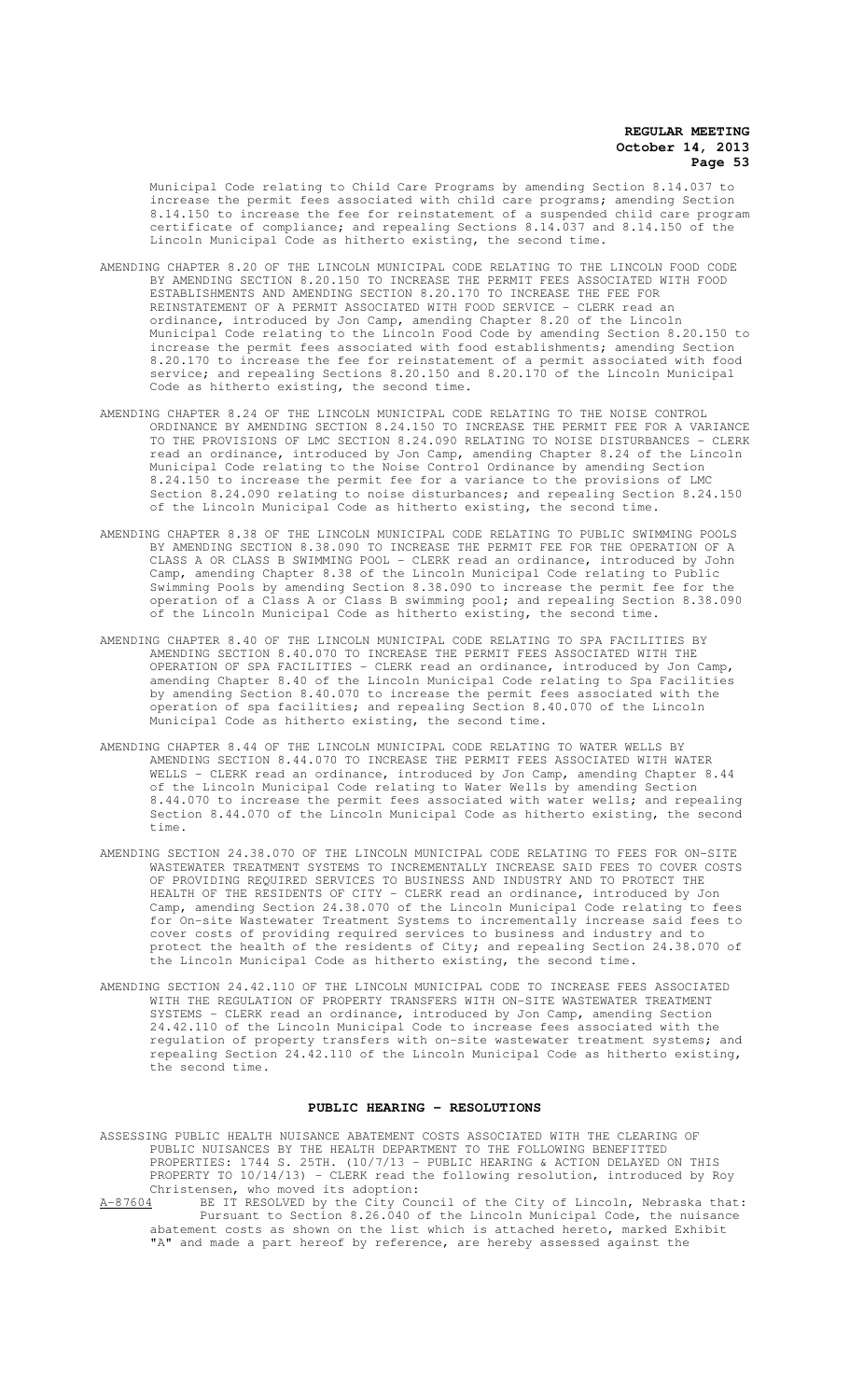property set opposite each amount as shown thereon. Said assessments shall be delinquent from and after December 1, 2013 and draw interest as provided for in Neb. Rev. Stat. § 45-104.01 for assessments.

Introduced by Roy Christensen Seconded by Fellers and carried by the following vote: AYES: Christensen, Emery, Eskridge, Fellers, Gaylor Baird; NAYS: None; ABSENT: Camp, Cook.

ACCEPTING THE REPORT OF NEW AND PENDING CLAIMS AGAINST THE CITY AND APPROVING DISPOSITION OF CLAIMS SET FORTH FOR THE PERIOD OF SEPTEMBER 16-30, 2013 -CLERK read the following resolution, introduced by Roy Christensen, who moved

its adoption:<br><u>A-87605</u> BE IT F AE IT RESOLVED by the City Council of the City of Lincoln, Nebraska: That the claims listed in the attached report, marked as Exhibit "A", dated October 1, 2013, of various new and pending tort claims filed against the City of Lincoln with the Office of the City Attorney or the Office of the City Clerk, as well as claims which have been disposed of, are hereby received as required by Neb. Rev. Stat. § 13-905 (Reissue 1997). The dispositions of claims by the Office of the City Attorney, as shown by the attached report, are hereby approved:

| DENIED CLAIM                 |          | ALLOWED/SETTLED CLAIMS |            |
|------------------------------|----------|------------------------|------------|
| Becky Kramer                 | \$215.00 | Farm Bureau a/s/o      |            |
| Steve McMasters              | 374.50   | Knaub & Sons, Inc.     | \$1,895.08 |
| Century Sales & Management   |          | Ellory Harper          | 334.28     |
| o/b/o DLI Enterprises II LLC | NAS*     | Jamie Lopez            | 312.58     |
| Pete Stolze                  | 45.56    | Doug Strope            | 59.00      |
|                              |          | Randy & Sally Moon     | 747.63     |

\* No Amount Specified

The City Attorney is hereby directed to mail to the various claimants listed herein a copy of this resolution which shows the final disposition of their claim.

Introduced by Roy Christensen Seconded by Emery and carried by the following vote: AYES: Christensen, Emery, Eskridge, Fellers, Gaylor Baird; NAYS: None; ABSENT: Camp, Cook.

COMP. PLAN CONFORMANCE NO. 13007 – APPROVING THE ANTELOPE VALLEY REDEVELOPMENT PLAN TO ADD THE "21ST AND N REDEVELOPMENT PROJECT: THE EXCHANGE AT ANTELOPE VALLEY" FOR (A) A 12,000 SQUARE FOOT MIXED USE RETAIL BUILDING AND 28 DWELLING UNITS; (B) 67 DWELLING UNITS; AND (C) A 40,000 SQUARE FOOT GROCERY STORE IN THE AREA GENERALLY LOCATED AT S. 21ST STREET AND N STREET BETWEEN K STREET ON THE SOUTH, N STREET ON THE NORTH, S. ANTELOPE VALLEY PARKWAY ON THE WEST AND 23RD STREET ON THE EAST - CLERK read the following resolution, introduced by Roy Christensen, who moved its adoption:<br> $A-87606$  WHEREAS, the City

WHEREAS, the City Council on July 21, 2003, adopted Resolution No. A-82222 finding an area generally bounded by C Street on the south, 17th Street on the west, the Burlington Northern Railroad on the north, and 28th Street on the east (comprising parts of the Near South, Woods Park, Malone, Clinton, Hawley, Hartley, and Downtown neighborhoods), and an area generally bounded by the Burlington Railroad on the south, Interstate 180 on the west, Salt Creek on the north, and 14th Street on the east (comprising the North Bottoms neighborhood) to be blighted and substandard as defined in the Nebraska Community Development Law (Neb. Rev. Stat. § 18-2101, et seq. as amended) and in need of redevelopment; and

WHEREAS, the City Council has previously adopted the Antelope Valley Redevelopment Plan and amendments thereto (hereinafter the "Antelope Valley Redevelopment Plan" or "Plan") including plans for various redevelopment projects within said blighted and substandard area in accordance with the requirements and procedures of the Nebraska Community Development Law; and now desires to modify said plan by establishing the "21st and N Redevelopment Project: The Exchange at Antelope Valley" for (a) a 12,000 square foot mixed use retail building and 28 dwelling units; (b) 67 dwelling units; and (c) a 40,000 square foot grocery store on property generally located at S. 21st Street and N Street between K street on the south, N Street on the north, S. Antelope Valley Parkway on the west and S. 23rd Street on the east; and

WHEREAS, the Director of the Urban Development Department has filed with the City Clerk modifications to the Redevelopment Plan contained in the document<br>entitled "Proposed Amendments to the Antelope Valley Redevelopment Plan (the entitled "Proposed Amendments to the Antelope Valley Redevelopment Plan 21st and N Redevelopment Project: The Exchange at Antelope Valley)" which is attached hereto, marked as Attachment "A", and made a part hereof by reference, and has reviewed said plan and has found that it meets the conditions set forth in Neb. Rev. Stat. § 18-2113 (Reissue 2012); and

WHEREAS, on September 20, 2013, a notice of public hearing was mailed postage prepaid to all registered neighborhood associations located in whole or in part within one mile radius of the area to be redeveloped setting forth the time, date, place and purpose of the public hearing to be held on October 2, 2013 before the Lincoln City - Lancaster County Planning Commission regarding the proposed 21st and N Redevelopment Project: The Exchange at Antelope Valley, a copy of said notice and list of said registered neighborhood associations having been attached hereto as Attachment "B" and "C" respectively; and

WHEREAS, on September 27, 2013 a notice of public hearing was mailed postage prepaid to the foregoing registered neighborhood associations setting forth the time, date, place, and purpose of the public hearing before the City Council to be held on October 14, 2013 regarding the proposed 21st and N Redevelopment Project: The Exchange at Antelope Valley, a copy of said notice having been attached hereto as Attachment "D"; and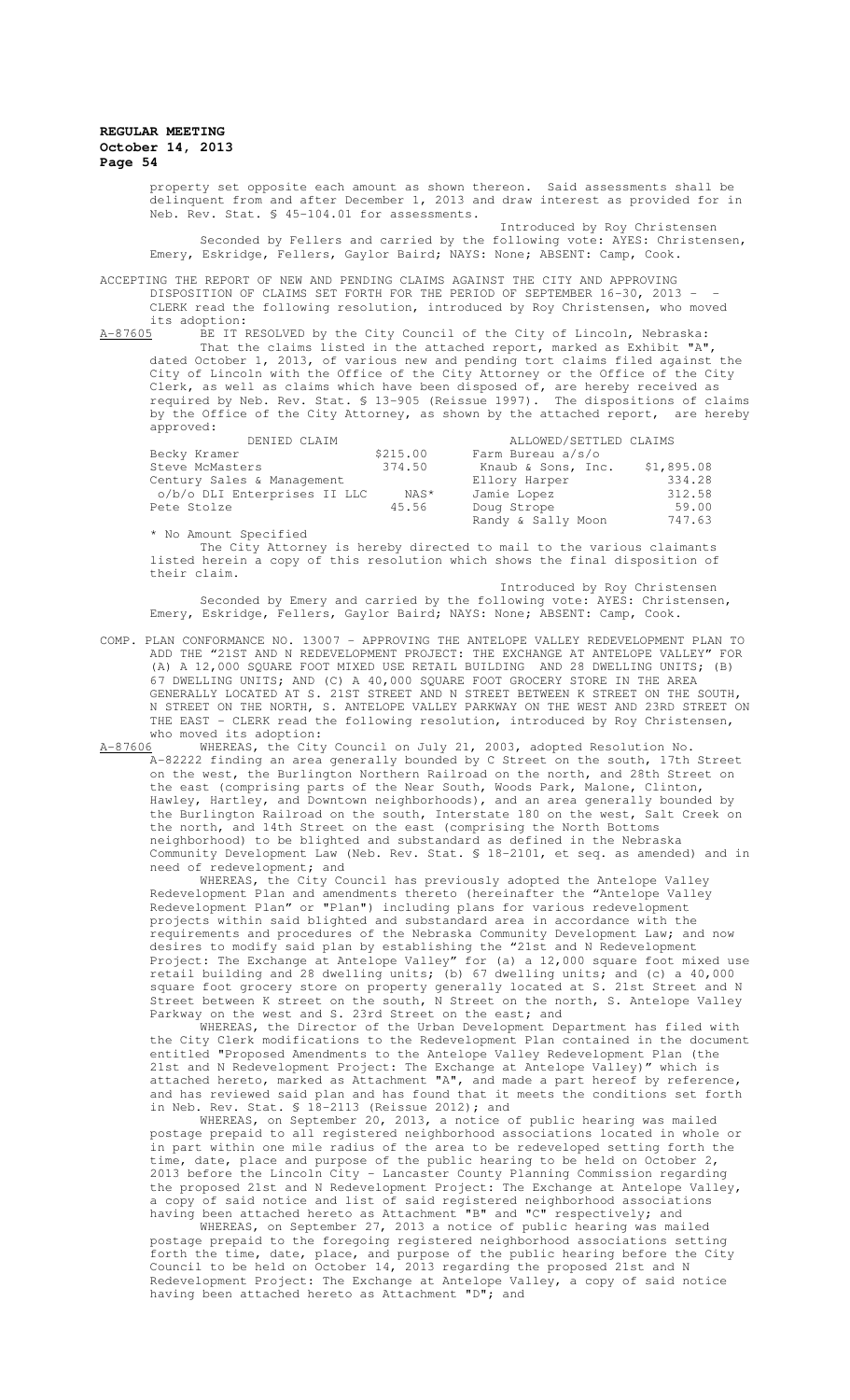WHEREAS, on September 27, 2013 and October 4, 2013 a Notice of Public Hearing was published in the Lincoln Journal Star newspaper, setting the time, date, place and purpose of the public hearing to be held on October 14, 2013 regarding the proposed 21st and N Redevelopment Project: The Exchange at Antelope Valley for said blighted and substandard area, a copy of such notice having been attached hereto and marked as Attachment "E"; and

WHEREAS, said proposed Amendments to the Antelope Valley Redevelopment Plan to add the 21st and N Redevelopment Project: The Exchange at Antelope Valley, have been submitted to the Lincoln-Lancaster County Planning Commission for review and recommendations, and said Planning Commission on October 2, 2013 found the Plan Amendments to be in conformance with the Comprehensive Plan and recommended approval thereof; and

WHEREAS, on October 14, 2013 in the City Council chambers of the County-City Building, 555 South 10th Street, Lincoln, Nebraska, the City Council held a public hearing relating to the proposed modifications to the Redevelopment Plan and all interested parties were afforded at such public hearing a reasonable opportunity to express their views respecting said proposed modifications to the redevelopment plan; and

WHEREAS, the City Council has duly considered all statements made and materials submitted relating to said proposed modifications to the redevelopment plan.

NOW, THEREFORE, IT IS FOUND AND DETERMINED by the City Council of the City of Lincoln, Nebraska as follows:

1. That the 21st and N Redevelopment Project: The Exchange at Antelope Valley is described in sufficient detail and is designed with the general purpose of accomplishing a coordinated, adjusted and harmonious development of the City and its environs which will promote the general health, safety and welfare, sound design and arrangement, the wise and efficient expenditure of public funds, and the prevention of the recurrence of unsanitary or unsafe dwelling accommodations or conditions of blight.<br>2. That incorporating the 21st and N Redevelopme

incorporating the 21st and N Redevelopment Project: The Exchange at Antelope Valley into the Redevelopment Plan is feasible and in conformity with the general plan for the development of the City of Lincoln as a whole and said Plan is in conformity with the legislative declarations and determinations set forth in the Community Development Law.

3. That the substandard and blighted conditions in the 21st and N Redevelopment Project: The Exchange at Antelope Valley Area are beyond remedy and control solely by regulatory process and the exercise of police power and cannot be dealt with effectively by the ordinary operations or private enterprise without the aids provided by the Community Development law, specifically including Tax Increment Financing.<br>4. That elimination of said substanda

4. That elimination of said substandard and blighted conditions under the authority of the Community Development Law is found to be a public purpose and in the public interest.

5. That the 21st and N Redevelopment Project: The Exchange at Antelope Valley would not be economically feasible without the use of tax-increment financing.

6. That the costs and benefits of the redevelopment activities, including costs and benefits to other affected political subdivisions, the economy of the community, and the demand for public and private services have been analyzed by the City Council as the governing body for the City of Lincoln and have been found to be in the long-term best interest of the City of Lincoln. NOW, THEREFORE, BE IT RESOLVED by the City Council of the City of

Lincoln, Nebraska:

1. That the document entitled "Proposed Amendments to the Antelope Valley Redevelopment Plan for the 21st and N Redevelopment Project: The Exchange at Antelope Valley" attached hereto as Attachment "A", establishing and adding the 21st and N Redevelopment Project: The Exchange at Antelope Valley to the Antelope Valley Redevelopment Plan (to be listed as Project N), is hereby accepted and approved by the City Council as the governing body for the City of Lincoln.

2. That the Urban Development Director, or his authorized representative, is hereby authorized and directed to take all steps necessary to implement the provisions of said Redevelopment Plan as they relate to the above-described modifications.<br>3. That the Redevelo

That the Redevelopment Project Area for the 21st and N Redevelopment Project: The Exchange at Antelope Valley as described and depicted in the Plan Amendments is the Redevelopment Project Area comprising the property to be included in the area subject to the tax increment provision authorized in the Nebraska Community Development Law.

4. That the Finance Director is hereby authorized and directed to cause to be drafted and submitted to the City Council any appropriate ordinances and documents needed for the authorization to provide necessary funds including Community Improvement Financing in accordance with the Community Development Law to finance related necessary and appropriate public acquisitions, improvements and other activities set forth in said Plan Amendment to the Antelope Valley Redevelopment Plan.

#### Introduced by Roy Christensen

Seconded by Emery and carried by the following vote: AYES: Christensen, Emery, Eskridge, Fellers, Gaylor Baird; NAYS: None; ABSENT: Camp, Cook.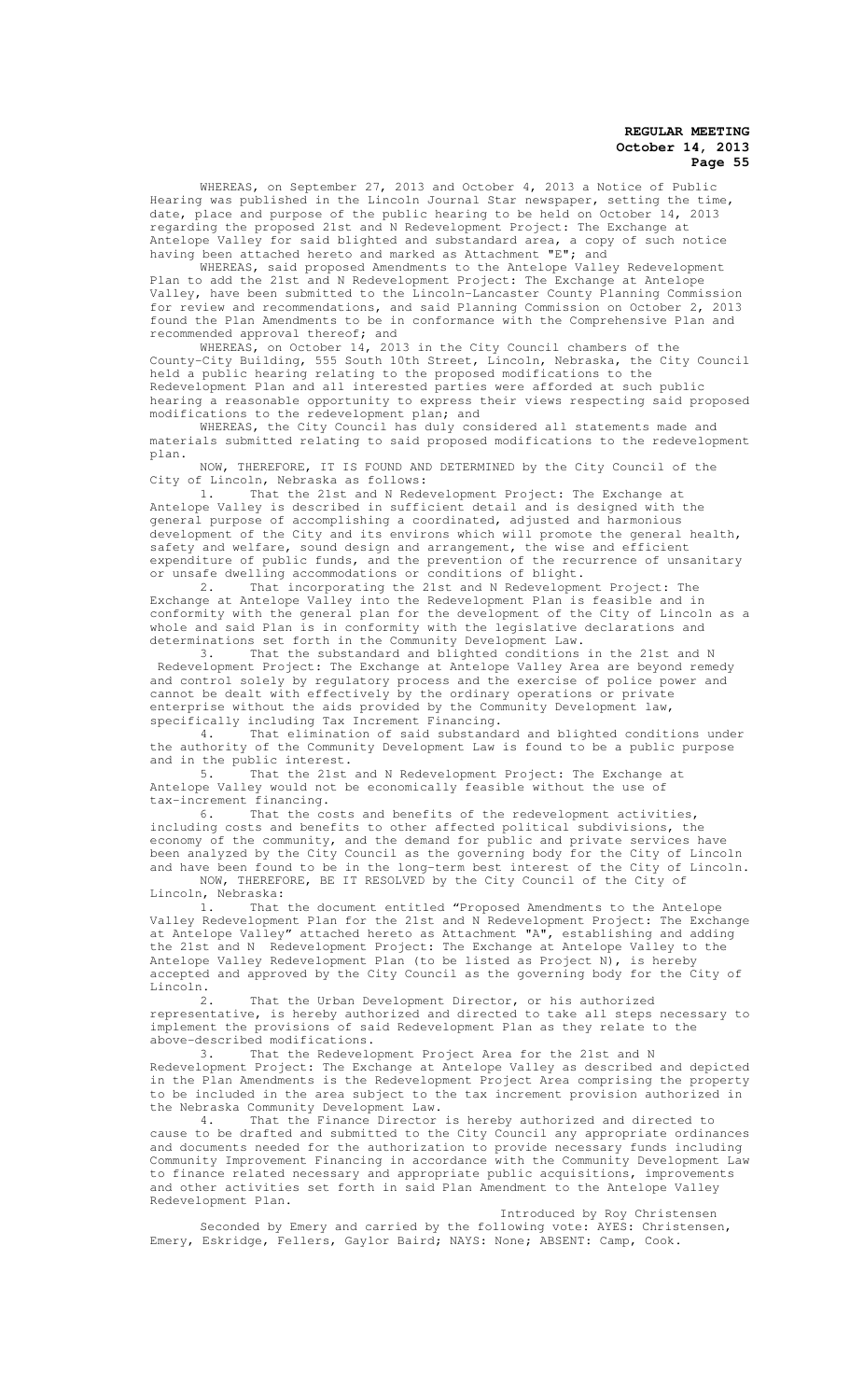ADOPTING INCREASED FEES FOR SPECIAL WASTE PERMITS AS AUTHORIZED UNDER SECTION 8.32.090 OF THE LINCOLN MUNICIPAL CODE - CLERK read the following resolution, introduced by Roy Christensen, who moved its adoption:<br>A-87607 WHEREAS, the City Council adopted Res

WHEREAS, the City Council adopted Resolution No. A-86481 on August 29, 2011, and is authorized under Chapter 8.32 of the Lincoln Municipal Code to establish and revise fees and minimum quantities for the issuance of Special Waste Permits; and

WHEREAS, the Health Director has re-evaluated the estimated costs and available resources to administer, operate and enforce the Special Waste Disposal provision of Chapter 8.32, and has determined that certain revisions are appropriate.

NOW, THEREFORE, BE IT RESOLVED by the City Council of Lincoln, Nebraska: Commencing on the effective date of this resolution, the following schedule of annual permit fees, special fees, and minimum quantities is hereby established:<br>A.

Group 1: Wastes That May Contain Free Liquids

1. Cooking oil and grease. Any quantity going to the Theresa Street Wastewater Treatment Plant Dump Station requires a permit, which permit may be issued as a blanket permit covering multiple disposals as provided on the permit. Annual Permit Fees: None.

Waste in excess of one gallon per month or one pound per load disposed at a waste disposal site other than the Theresa Street Wastewater Treatment Plant Dump Station requires a Special Waste Permit. Annual permit fee: \$185.00 \$190.00.

2. Cooking grease trap waste. Any quantity requires a permit. Disposal at the Theresa Street Wastewater Treatment Plant Dump Station. Annual permit fee: None.

For all other disposal sites. Annual permit fee: \$185.00 \$190.00.

3. Mud or sand from sumps or traps. Any quantity requires a permit. Disposal at the Theresa Street Wastewater Treatment Plant Dump Station. Annual permit fee: None.

For all other disposal sites. Annual permit fee: \$185.00 \$190.00.

4. Septic tank waste. Any quantity requires a permit. Disposal at the Theresa Street Wastewater Treatment Plan Dump Station - Annual permit fee: None.

For all other disposal sites - Annual permit fee: \$185.00 \$190.00. 5. Chemicals and waste from portable or chemical toilets. Any quantity requires a permit.

Disposal at the Theresa Street Wastewater Treatment Plant Dump Station - Annual permit fee: None.

For all other disposal sites - Annual permit fee: \$185.00 \$190.00. 6. Sewage or other organic residues or sludges. Any quantity

requires a permit. Disposal at the Theresa Street Wastewater Treatment Plan Dump Station - Annual permit fee: None.

For all other disposal sites - Annual permit fees: \$185.00 \$190.00. 7. Sludges containing a liquid concentration of 80% or more by weight

or material producing free liquids in a Standard Paint Filter Test. Any quantity requires a permit.

Disposal at the Theresa Street Wastewater Treatment Plant Dump Station - Annual permit fee: None.

For all other disposal sites - Annual permit fee: \$185.00 \$190.00. Group II: Petroleum-based Wastes

8. Petroleum type grease trap waste. Any quantity requires a permit. Annual permit fee: \$315.00 \$325.00.<br>9. Sludges from notice!

9. Sludges from petroleum tanks. Any quantity requires a permit - Annual permit fee: \$315.00 \$325.00.

10. a. Used oil filters. Any quantity requires an annual permit - Annual permit fees:

Less than 220 pounds per month - \$70.00.

220 pounds or more a month - \$315.00 \$325.00.

b. Petroleum contaminated soil and granular absorbents. Permitted Quantity: 220 pounds per month or more - Annual permit fee:

\$315.00 \$325.00.<br>:c. Pet Petroleum contaminated refuse or other materials except oil filters, soil and granular absorbents. Any quantity requires a permit - Annual permit fee:

Quantities up to 220 pounds per month - \$70.00.

Quantities 220 pounds or more per month - \$315.00 \$325.00.<br>Petroleum contaminated water. Permitted quantity: 55 gall

11. Petroleum contaminated water. Permitted quantity: 55 gallons per month or more - Annual permit fee: \$315.00 \$325.00.

12. Oil, lubricants, hydraulic fluids, fuels, and other petroleum products. Any quantity requires a permit. Permit issued only for incineration in a used oil burning heating unit - Annual permit fee:  $$40.00$ .

Group III: Empty Containers<br>13. Pressurized containers or containers that may explode upon 13. Pressurized containers or containers that may explode upon crushing. Empty containers meeting criteria for safe disposal at the City of Lincoln's Sanitary Landfill adopted according to §8.32.070 will not require a permit.

For all other disposal sites: any quantity requires a permit - Annual Permit fee: \$185.00 \$190.00.

14. Containers over five gallons in size. Empty containers meeting criteria for safe disposal at the City of Lincoln's Sanitary Landfill adopted according to §8.32.070 will not require a permit.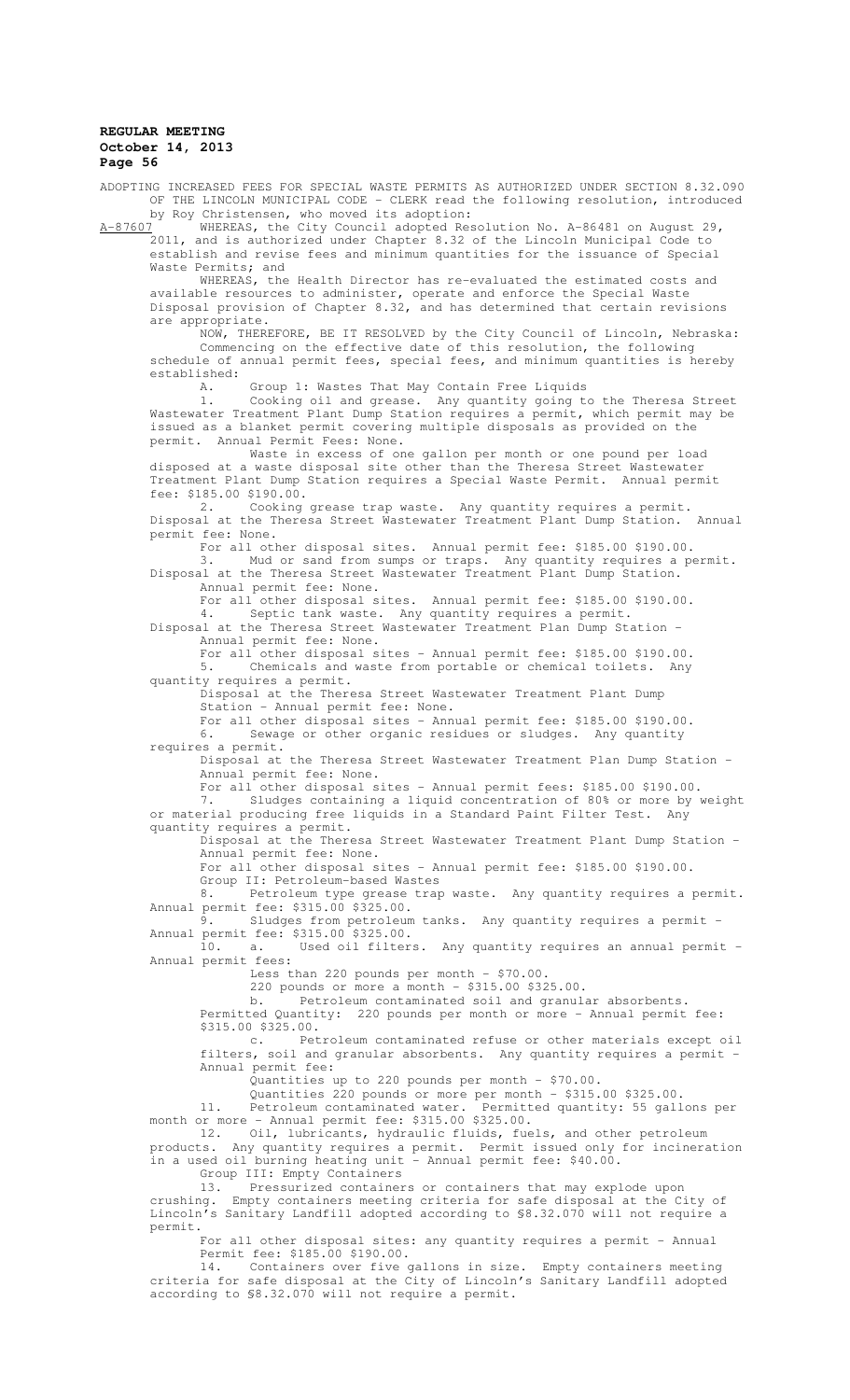For all other disposal sites: Any quantity requires a permit - Annual Permit fee: \$185.00 \$190.00.

15. Empty containers labeled "DANGER" or which once contained hazardous material. Empty containers meeting criteria for safe disposal at the City of Lincoln's Sanitary Landfill adopted according to §8.32.070 will not require a permit.

For all other disposal sites: Any quantity requires a permit - Annual permit fee: \$185.00 \$190.00.

.<br>16. Fuel tanks. Empty containers meeting criteria for safe disposal at the City of Lincoln's Sanitary Landfill adopted according to §8.32.070 will not require a permit.

For all other disposal sites - Any quantity requires a permit - Annual permit fee: \$185.00 \$190.00.

Group IV: Solvents, Absorbents, Filters, and Residues

17. Solvents, degreasers, strippers, thinners, and related products. Any quantity requires a permit. Annual permit fee: \$185.00 \$190.00. 18. Refuse containing solvents, degreasers, strippers, or thinners.

Any quantity requires a permit - Annual permit fee: \$185.00 \$190.00. 19. Lime or other inorganic residues or sludges. Minimum quantities:

twenty-five gallons or 43 pounds per month - Annual permit fee: \$315.00 \$325.00. 20. Paint dry waste, filters, and paint contaminated material.

Minimum quantities: 43 pounds per month - Annual permit fee: \$315.00 \$325.00.<br>21. Fly ash. Minimum quantities: 43 pounds per month - Annual permit Fly ash. Minimum quantities: 43 pounds per month - Annual permit fee: \$315.00 \$325.00.

22. Bottom ash. Minimum quantities: 43 pounds per month - Annual permit fee: \$315.00 \$325.00.

Group V: Hazardous or Toxic Chemicals or Chemical Products

23. Antifreeze or treatment chemicals for boilers, heat exchangers, cooling towers, and similar uses. Minimum quantities: Five gallons or more per day - Annual permit fee: \$185.00 \$190.00.<br>24. Chemicals labeled WARNING for

.<br>Chemicals labeled WARNING for toxics and pesticides: Minimum quantities: One pint or one pound per load or more - Annual permit fee: \$315.00 \$325.00.

25. Pharmaceutical products. Minimum quantities: More than five

gallons or 43 pounds per month - Annual permit fee: \$315.00 \$325.00. 26. Adhesives, sealants, coatings or catalysts. Minimum quantities: More than five gallons or 43 pounds per month - Annual permit fee: \$315.00  $$325.00.$ <br>27.

Material containing between 25 and 100 percent of the maximum concentration of any Toxic Characteristic Leaching Procedure (TCLP) listed chemical as referenced in 30 CFR 261.24, Table 1 or that exceeds a concentration of 0.3 mg/kg of nickel. Minimum quantities: More than five gallons or 43 pounds per month - annual permit fee; \$315.00 \$325.00.<br>28. Hazardous or potentially hazardous

28. Hazardous or potentially hazardous waste or chemicals labeled "DANGER."

Any quantity requires a permit - Annual permit fee: \$315.00 \$325.00. Group VI: Miscellaneous

29. Treated or untreated infectious waste from hospitals. Any

quantity requires a permit - Annual permit fee: \$315.00 \$325.00.<br>30. Treated or untreated infectious waste from other th Treated or untreated infectious waste from other than hospitals. Any quantity requires a permit - Annual permit fee: \$40.00.

31. Waste containing or likely to contain polychlorinated biphenyls (PCB). Any quantity requires a permit - Annual permit fee: \$185.00 \$190.00.

32. Waste containing asbestos. Wastes from National Emission Standards of Hazardous Air Pollutants (NESHAP) and Nebraska Department of Health and Human Services permitted removal projects in Lincoln and Lancaster County do not require a Special Waste Permit.

.<br>All other asbestos waste material in any quantity requires a permit -Annual permit fee: \$70.00.

33. Material other than asbestos that could create a health hazard if airborne. Any quantity requires a permit - Annual permit fee: \$185.00 \$190.00. 34. Wood that has been treated with hazardous or toxic chemicals. Quantities more than 43 pounds per month - Annual permit fee: \$70.00.

35. Any other solid waste which, because of its physical, chemical or biological characteristics, requires special handling, treatment or disposal methodologies in order to protect public health, safety, and the environment. Any quantity requires a permit - Annual permit fee: \$185.00 \$190.00.<br>F. General

General

1. If the Health Department identifies a new special waste stream due to process changes or otherwise, such special waste stream shall require an additional application, permit, and permit fee even if the special waste generator has an existing permit for a separate waste stream, including an existing permit for the same waste or waste category.

2. New industries, commercial operations, or home occupations disposing special wastes shall file a completed inventory/permit application with the Lincoln-Lancaster County Health Department within six months.

3. Inventory/permit applications from existing special waste generators must be filed within 60 45 days of notification by the Health Director. If, after notice has been sent, an inventory/permit application is received by the Lincoln-Lancaster County Health Department after 60 45 days or if the application is postmarked after the 60 45-day period, the resulting permit, if issued, will be assessed an additional \$75.00.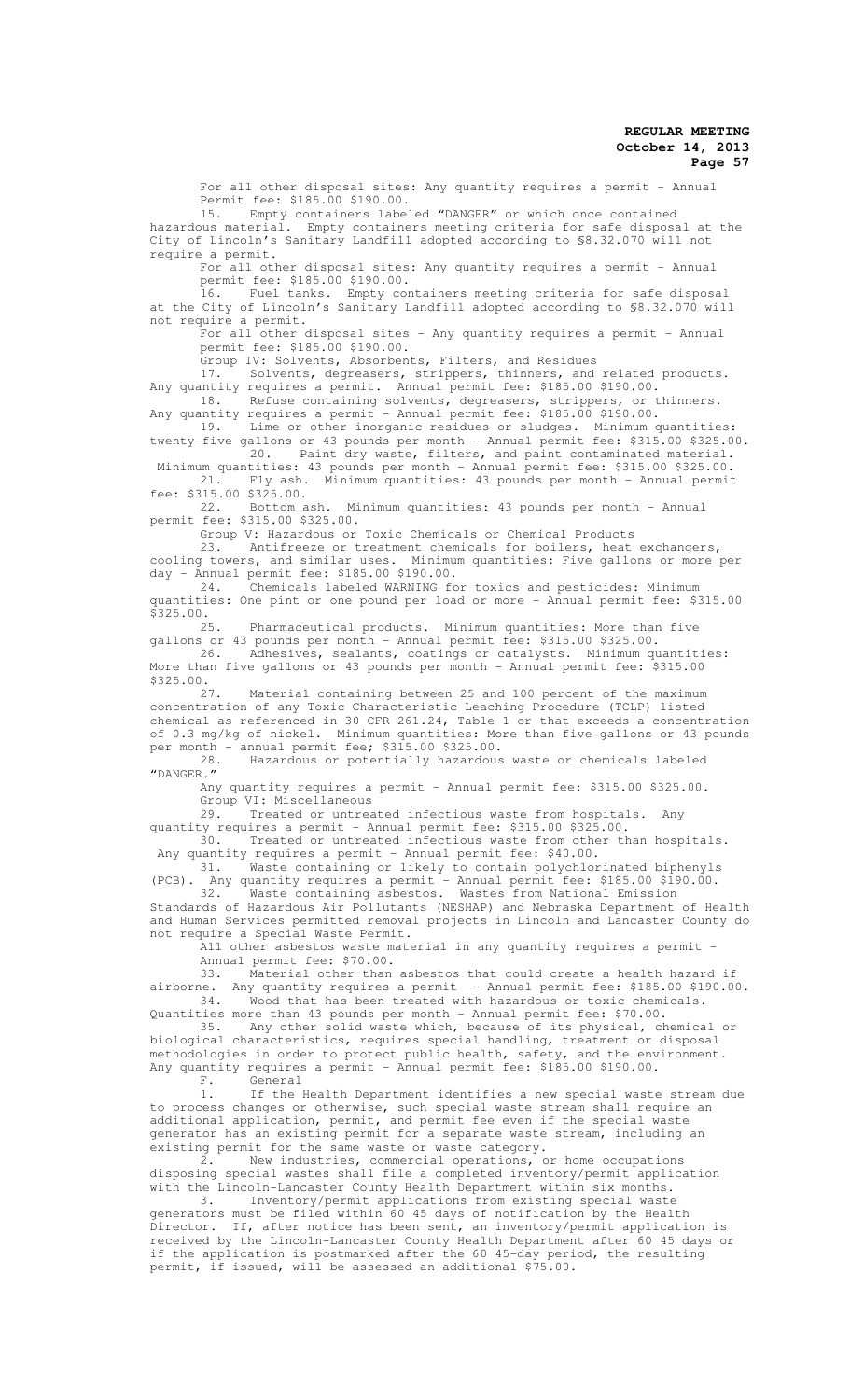superseded by the terms of this resolution. Introduced by Roy Christensen Seconded by Fellers and carried by the following vote: AYES: Christensen, Emery, Eskridge, Fellers, Gaylor Baird; NAYS: None; ABSENT: Camp, Cook. AMENDING THE LINCOLN-LANCASTER COUNTY AIR POLLUTION CONTROL REGULATIONS AND STANDARDS,

BE IT FURTHER RESOLVED that City Council Resolution No. A-87031 shall be

ARTICLE 1, SECTION 6, TO INCREASE FEES FOR REQUIRED SERVICES TO BUSINESS AND INDUSTRY ADOPTING INCREASED FEES FOR SPECIAL WASTE PERMITS AS AUTHORIZED UNDER SECTION 8.32.090 OF THE LINCOLN MUNICIPAL CODE - CLERK read the following resolution, introduced by Roy Christensen, who moved its adoption: A-87608 BE IT RESOLVED by the City Council of the City of Lincoln, Nebraska:

That the Amendments to Article 1, Section 6, Fees, of the Lincoln-Lancaster County Air Pollution Control Program Regulations and Standards implemented by the Lincoln-Lancaster County Health Department, a copy of which is attached hereto, marked as Attachment "A" and made a part hereof by reference, to increase the fees for regulated businesses and industries, are hereby approved.

The City Clerk is directed to return two (2) fully executed copies of this Resolution and Amendments to Angela Zocholl, Lancaster County Clerk's Office, for filing with the County.

Introduced by Roy Christensen Seconded by Fellers and carried by the following vote: AYES: Christensen, Emery, Eskridge, Fellers, Gaylor Baird; NAYS: None; ABSENT: Camp, Cook.

ADOPTING INCREASED FEES FOR CONDUCTING NATIONAL POLLUTANT DISCHARGE ELIMINATION SYSTEM (NPDES) STORMWATER PERMIT COMPLIANCE INSPECTIONS AT REGULATED INDUSTRIAL FACILITIES ADOPTING INCREASED FEES FOR SPECIAL WASTE PERMITS AS AUTHORIZED UNDER SECTION 8.32.090 OF THE LINCOLN MUNICIPAL CODE - CLERK read the following resolution, introduced by Roy Christensen, who moved its adoption:<br>A-87609 WHEREAS, the City Council adopted Resolution No. A-87030 on

WHEREAS, the City Council adopted Resolution No. A-87030 on October 1, 2012, and is authorized under Chapter 28.02 of the Lincoln Municipal Code to establish and revise fees which the City may charge for National Pollutant Discharge Elimination System (NPDES) stormwater permit compliance inspections; and

WHEREAS, the Health Director has re-evaluated the estimated costs and available resources to administer, operate and enforce Lincoln Municipal Code Chapter 28.02, Illicit Discharges, and has determined that certain revisions are appropriate; and

WHEREAS, the Lincoln-Lancaster County Board of Health has reviewed the proposed fees and recommends their adoption; and

WHEREAS, the proposed fees are before the City Council for its consideration and approval.

NOW, THEREFORE, BE IT RESOLVED by the City Council of Lincoln, Nebraska: Commencing on the effective date of this resolution, the schedule of costs for NPDES stormwater permit compliance inspection fees shall be as follows: SCHEDULE OF COSTS

| <u>UUILUULU UL UUUIU</u>                                                  |                                    |  |
|---------------------------------------------------------------------------|------------------------------------|--|
| NPDES Permit Type                                                         | Annual Inspection Fee              |  |
| General                                                                   | $\frac{6445.00}{9433.00}$ \$455.00 |  |
| No Exposure                                                               | <del>\$320.00</del> \$330.00       |  |
| Subject to permit, not yet issued                                         | $$320.00$ \$330.00                 |  |
| Late payment within 30 days after March 1                                 | Annual fee plus 33%                |  |
|                                                                           | of annual fee                      |  |
| Late payment after 30 days after March 1                                  | Annual fee plus 67%                |  |
|                                                                           | of annual fee                      |  |
| BE IT FURTHER RESOLVED that City Council Resolution No. A-870300 shall be |                                    |  |
|                                                                           |                                    |  |

superseded by the terms of this resolution. Introduced by Roy Christensen

Seconded by Fellers and carried by the following vote: AYES: Christensen, Emery, Eskridge, Fellers, Gaylor Baird; NAYS: None; ABSENT: Camp, Cook.

APPROVING AN AMENDMENT TO THE FY 12/13 CIP TO ADD AN APPROPRIATION OF \$1 MILLION FOR THE CONSTRUCTION OF THE SECOND HORIZONTAL COLLECTOR WELL CAISSON AND LATERALS IN LINCOLN'S WELL FIELD NEAR ASHLAND, NEBRASKA ADOPTING INCREASED FEES FOR SPECIAL WASTE PERMITS AS AUTHORIZED UNDER SECTION 8.32.090 OF THE LINCOLN MUNICIPAL CODE - CLERK read the following resolution, introduced by Roy Christensen, who moved

its adoption:<br>A-87610 WHERFAS A-87610 WHEREAS, Resolution No. A-86975, adopted by the City Council of Lincoln, Nebraska on August 20, 2012, adopted the fiscal year 2012-2013 and 2013-2014 annual budgets for the City of Lincoln and further adopted the Capital Improvement Program attached to Resolution No. A-85975 as Schedule No. 5; and WHEREAS, a capital improvement project for a Lincoln Water System project

to construct two Horizontal Wells, two Well Houses and Raw Water Pipeline amended Schedule No. 5 of the Annual Budget as a capital improvement project through Resolution No. A-87217 to be funded in fiscal year 2012-2013 and/or  $2013 - 2014$ ; and

WHEREAS, Resolution No. A-87217 authorized the construction of one Horizontal Well, one Well House and Raw Water Pipeline Project and the City now desires to construct the caisson and laterals for the second well and amend the first year (2012-2013) and/or second year (2013-2014) of the Fiscal Year 2012/2013 – 2017/2018 Six Year Capital Improvement Program (CIP) to establish such project; and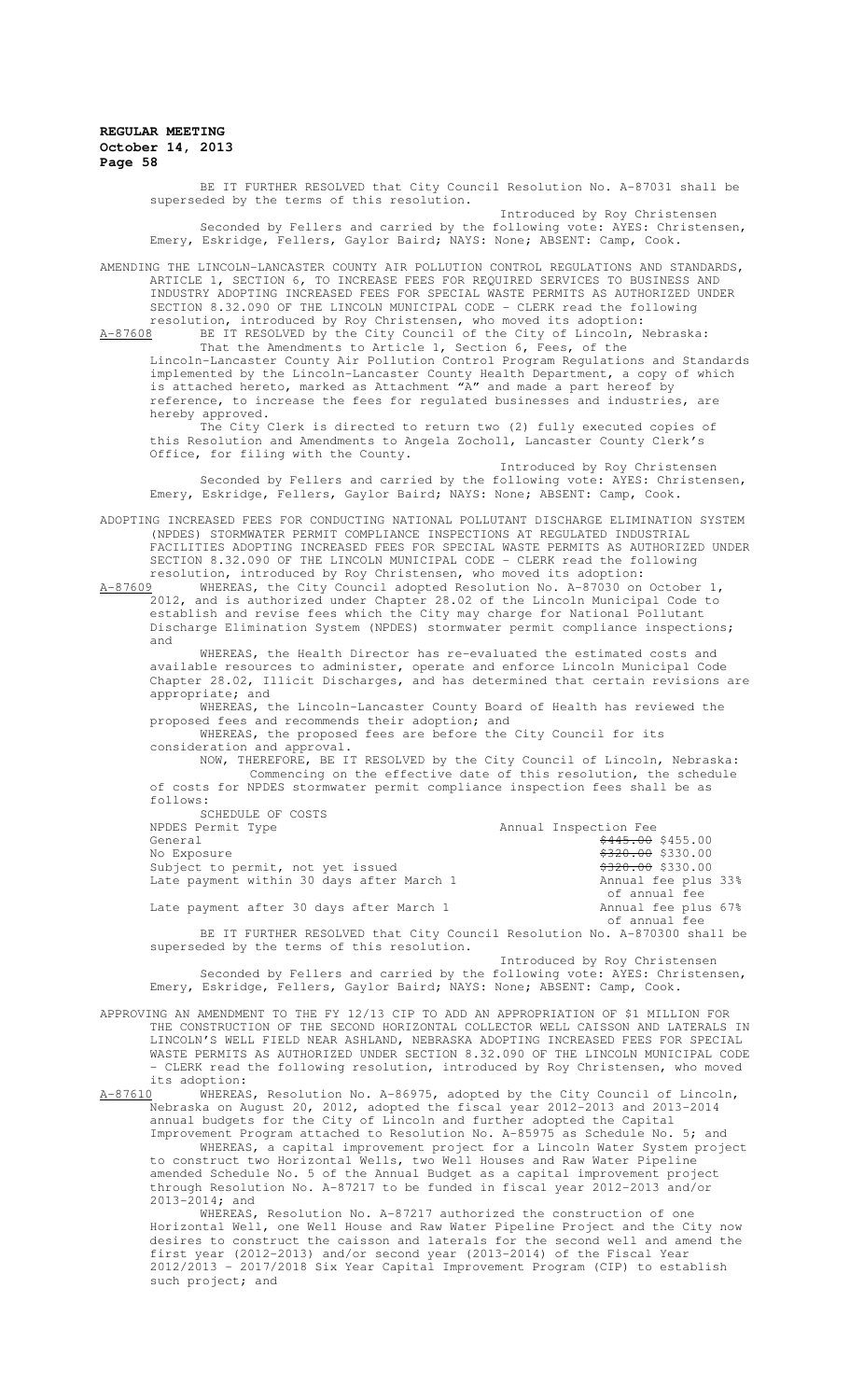WHEREAS, Article IX-B Section 7 of the Lincoln City Charter states that, "The [city] council shall not appropriate any money in any budget for any capital improvements project unless and until the conformity or non-conformity of the project has been reported on by the Planning Department by special report or in connection with the Capital Improvements Programming process." The Charter definition of "Planning Department" includes the Planning Commission; and

WHEREAS, the Lincoln City-Lancaster County Planning Commission has previously reviewed the Water System Project for both Horizontal Wells, two Well Houses and Raw Water Pipeline for conformity or nonconformity with the Comprehensive Plan as a capital improvement project and the Planning Commission found the proposed Water System Project to be in conformity with the Comprehensive Plan.

NOW, THEREFORE, BE IT RESOLVED by the City Council of the City of Lincoln, Nebraska:

That the implementation of the Water System Project for the second Horizontal Well, caisson and laterals, is hereby established as a capital improvement project within the Capital Improvement Program.

BE IT FURTHER RESOLVED that the Capital Improvement Program on Schedule 5 of Resolution No. A-86975 be amended by adding the Water System Project for construction of the second Horizontal Well, caisson and laterals, to the Public Works & Utilities Department/Water list of capital improvement projects on Schedule 5.

BE IT FURTHER RESOLVED that the City Council hereby appropriates and directs the Finance Director to make the necessary adjustments to the annual budget in the amount of \$1,000,000.00 in Public Works & Utilities Department/Water for this construction of the second Horizontal Well, caisson and laterals.

Introduced by Roy Christensen Seconded by Fellers and carried by the following vote: AYES: Christensen, Emery, Eskridge, Fellers, Gaylor Baird; NAYS: None; ABSENT: Camp, Cook.

# **ORDINANCE - 3<sup>RD</sup> READING & RELATED RESOLUTIONS (as required)**

REPEALING ORDINANCE NO. 19513 CREATING RE-PAVING DISTRICT NO. 157, IN 63RD STREET, BETWEEN GLADSTONE AND FREMONT STREETS, DUE TO THE LACK OF A PETITION SIGNED BY A MAJORITY OF AFFECTED PROPERTY OWNERS - CLERK read an ordinance, introduced by Leirion Gaylor Baird, repealing Ordinance No. 19513 which created Repaving District No. 157, which repaving district included all that portion Street from Gladstone Street to Fremont Street describing the benefitted property as follows: Havelock, Block 205, Lot 10-12, S49'; Havelock, Block 205, Lot 10-12, N47'S96'; Havelock, Block 205, Lot 10-12, N46'; Havelock, Block 205, Lot 1, N92'; Havelock, Block 205, Lot 2; Havelock, Block 205, Lot 3; Havelock, Block 178, Lot 11, E1' & Lot 12; Havelock, Block 178, Lot 11, EX E1'; Havelock, Block 178, Lot 9, E6' & Lot 10; Havelock, Block 178, Lot 1-2, S50'; Havelock, Block 178, Lot 1, N92; Havelock, Block 178, Lot 2, N92'; Havelock, Block 178, Lot 3; Havelock, Block 177, Lot 6; Havelock, Block 177, Lot 5; Havelock, Block 177, Lot 4; Havelock, Block 177, Lot 7; Havelock, Block 177, Lot 8; Havelock, Block 177, Lot 9; Havelock, Block 206, Lot 5-6, N71'; Havelock, Block 206, Lot 5-7, S71'; Havelock, Block 206, Lot 4; Havelock, Block 206, Lot 7-9, N62'; Havelock, Block 206, Lot 7, S80' & W80' Lot 8; Havelock, Block 206, Lot 8, E25' S80' & S80' Lot 9; Havelock, Block 219, Lot 1-6; Havelock, Block 220, Lot 1; Havelock, Block 220, Lot 2; Havelock, Block 200, Lot 3 all in Section 9, Township 10 North, Range 7 East of the sixth principal meridian in the City of Lincoln, Lancaster County, Nebraska and providing for the payment of the cost thereof, the third time.

GAYLOR BAIRD Moved to pass the ordinance as read.

Seconded by Emery and carried by the following vote: AYES: Christensen, Emery, Eskridge, Fellers, Gaylor Baird; NAYS: None; ABSENT: Camp, Cook. The ordinance, being numbered **#19929**, is recorded in Ordinance Book #29, Page .

#### **ORDINANCES - 1ST READING & RELATED RESOLUTIONS (as required)**

APPROVING THE 21ST AND N REDEVELOPMENT AGREEMENT BETWEEN THE CITY AND HOPPE BROTHERS LLC RELATING TO THE REDEVELOPMENT OF PROPERTY GENERALLY LOCATED BETWEEN L AND N, 21ST AND THE ANTELOPE VALLEY CHANNEL; K AND L, 20TH TO ANTELOPE VALLEY PARKWAY, AND CITY RIGHT-OF-WAY ALONG N STREET FROM S. 17TH STREET THROUGH THE S. 23RD STREET INTERSECTION AND L STREET FROM S. ANTELOPE VALLEY PARKWAY TO 21ST STREET. (RELATED ITEMS: 13R-241, 13R-242, 13-129) (ACTION DATE: 10/28/13).

APPROVING AN AMENDMENT TO THE FY 13/14 CIP TO AUTHORIZE AND APPROPRIATE \$4,474,000 IN TIF FUNDS FOR THE 21ST AND N REDEVELOPMENT PROJECT. (RELATED ITEMS: 13R-241, 13R-242, 13-129) (ACTION DATE: 10/28/13).

AUTHORIZING THE ISSUANCE OF 21ST AND N STREETS REDEVELOPMENT PROJECT TAX ALLOCATION BONDS. (RELATED ITEMS: 13R-241, 13R-242, 13-129) - CLERK read an ordinance, introduced by Roy Christensen, authorizing and providing for the issuance of City of Lincoln, Nebraska Tax Allocation Bonds, Notes or other obligations, in one or more taxable or tax-exempt series, in an aggregate principal amount not to exceed \$5,000,000 for the purpose of (1) paying the costs of acquiring, purchasing, constructing, reconstructing, improving, extending, rehabilitating, installing, equipping, furnishing and completing certain improvements within the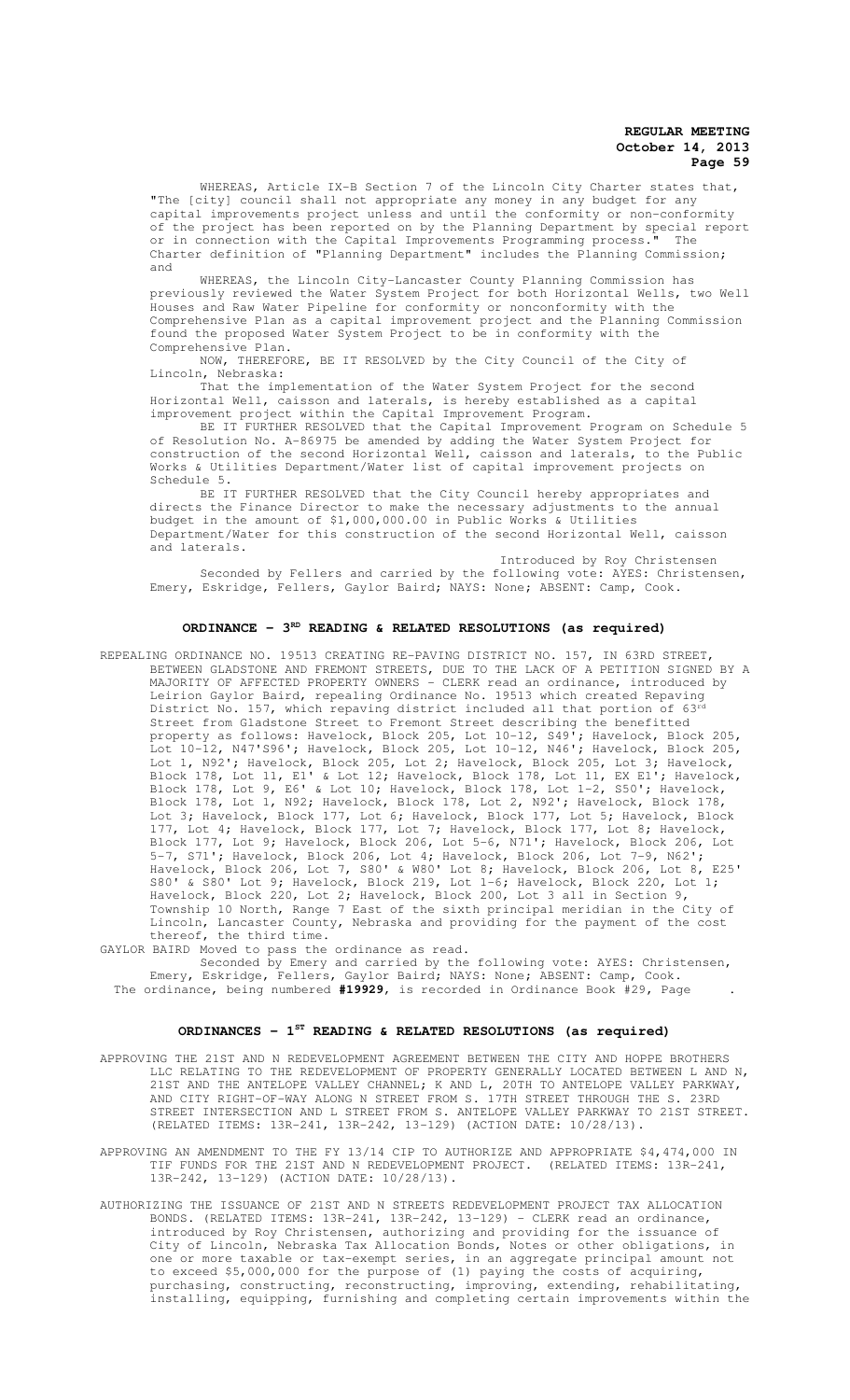City's 21<sup>st</sup> & N Streets Redevelopment Project Area, including acquiring any real estate and/or interests in real estate in connection therewith, and (2) paying the costs of issuance thereof; prescribing the form and certain details of bonds, notes or other obligations; pledging certain tax revenue and other revenue to the payment of the principal of and interest on the bonds, notes or other obligations as the same become due; limiting payment of the bonds, notes or other obligations to such tax revenues; creating and establishing funds and accounts; delegating, authorizing and directing the finance director to exercise his independent discretion and judgement in determining and finalizing certain terms and provision of the bonds, notes or other obligations not specified herein; taking other actions and making other covenants and agreements in connection with the foregoing; and related matters, the first time.

- CREATING PAVING DISTRICT NO. 2633 IN WEST NANCE AVENUE FROM N.W. 8TH STREET TO N.W. 9TH STREET - CLERK read an ordinance, introduced by Roy Christensen, creating Paving District No. 2633, defining the limits thereof, establishing the width of the roadway to be paved and the width of the grading to be done, providing for the curbing, guttering, and relaying of sidewalks, providing for the payment of the cost thereof, designating the property to be benefitted, providing for the acquisition of easements and additional right-of-way, if necessary, and repealing all ordinances or parts of ordinances in conflict herewith, the first time.
- CHANGE OF ZONE 05026C APPLICATION OF DICKEY'S BARBEQUE TO AMEND THE APPLE'S WAY PLANNED UNIT DEVELOPMENT TO DELETE THE NOTE WHICH PROHIBITS FAST FOOD RESTAURANTS WITH DRIVE-THROUGH FACILITIES AND BUSINESSES WHICH OPERATE 24 HOURS A DAY, ON PROPERTY GENERALLY LOCATED AT SOUTH 66TH STREET AND HIGHWAY 2 - CLERK read an ordinance, introduced by Roy Christensen, amending the Development Plan for the Apple's Way Planned Unit Development on property generally located at South 66<sup>th</sup> Street and Highway 2 and legally described as Lot 1 and Lot 2, Block 1, Lots 1-5, Block 3, and Outlot B, all in Apples Way Addition, and Lots 1 and 2, Apples Way 1st Addition, Lincoln, Lancaster County, Nebraska, to allow fast food restaurants with drive-through facilities as permitted uses on Lot 3, Block 3, Apples Way Addition, the first time.
- CHANGE OF ZONE 13017 APPLICATION OF DARYLL LIGHTNER FOR A CHANGE OF ZONE FROM AG AGRICULTURE DISTRICT AND R-2 RESIDENTIAL DISTRICT TO I-1 INDUSTRIAL DISTRICT, AND FROM AG AGRICULTURE DISTRICT, R-2 RESIDENTIAL DISTRICT AND H-3 HIGHWAY COMMERCIAL DISTRICT TO P PUBLIC USE DISTRICT, ON PROPERTY GENERALLY LOCATED AT N.W. 27TH STREET AND WEST VINE STREET - CLERK read an ordinance, introduced by Roy Christensen, amending the Lincoln Zoning District Maps adopted by reference and made a part of Title 27 of the Lincoln Municipal Code, pursuant to Section 27.05.020 of the Lincoln Municipal Code, by Changing the boundaries of the districts established and shown thereon, the first time.
- CHANGE OF ZONE 13021 APPLICATION OF BRUCE BRINKMAN FOR A CHANGE OF ZONE FROM AGR AGRICULTURAL RESIDENTIAL DISTRICT TO O-3 OFFICE PARK DISTRICT ON PROPERTY GENERALLY LOCATED AT SOUTH 84TH STREET AND EIGER DRIVE - CLERK read an ordinance, introduced by Roy Christensen, amending the Lincoln Zoning District Maps adopted by reference and made a part of Title 27 of the Lincoln Municipal Code, pursuant to Section 27.05.020 of the Lincoln Municipal Code, by Changing the boundaries of the districts established and shown thereon, the first time.
- CHANGE OF ZONE 13019 APPLICATION OF PIEDMONT SHOPPING CENTER, LLC FOR A CHANGE OF ZONE FROM B-1 LOCAL BUSINESS DISTRICT TO B-3 COMMERCIAL DISTRICT PUD ON PROPERTY GENERALLY LOCATED AT COTNER BOULEVARD AND A STREET; FOR A PLANNED UNIT DEVELOPMENT DISTRICT DESIGNATION OF SAID PROPERTY; AND FOR APPROVAL OF A DEVELOPMENT PLAN WITH MODIFICATIONS TO THE DESIGN STANDARDS, ZONING ORDINANCE, AND LAND SUBDIVISION ORDINANCE TO ALLOW IMPROVEMENTS AND B-3 USES ON THE UNDERLYING B-3 ZONED AREA - PRIOR to reading:
- FELLERS Moved to Delay Public Hearing for Bill No. 13-128 to November 4, 2013. Seconded by Gaylor Baird and carried by the following vote: AYES: Christensen, Emery, Eskridge, Fellers, Gaylor Baird; NAYS: None; ABSENT: Camp, Cook.
- CLERK Read an ordinance, introduced by Roy Christensen, amending the Lincoln Zoning District Maps adopted by reference and made a part of Title 27 of the Lincoln Municipal Code, pursuant to Section 27.05.020 of the Lincoln Municipal Code, by Changing the boundaries of the districts established and shown thereon, the first time.
- AMENDING SECTIONS 6.02.300, 6.12.045, 6.12.130, 6.12.132, 6.12.136, 6.12.140, AND 6.12.145 OF THE LINCOLN MUNICIPAL CODE RELATING TO CATS TO DELETE THE WORDS "HOBBY KENNEL" AS IT IS AN OBSOLETE AND DUPLICATIVE TERM - CLERK read an ordinance, introduced by Roy Christensen, amending Sections 6.02.300, 6.12.045, 6.12.130, 6.12.132, 6.12.136, 6.12.140, and 6.12.145 of the Lincoln Municipal Code relating to Cats to delete the words "hobby kennel" as it is an obsolete and duplicative term; and repealing Sections 6.02.300, 6.12.045, 6.12.130, 6.12.132, 6.12.136, 6.12.140, and 6.12.145 of the Lincoln Municipal Code as hitherto existing, the first time.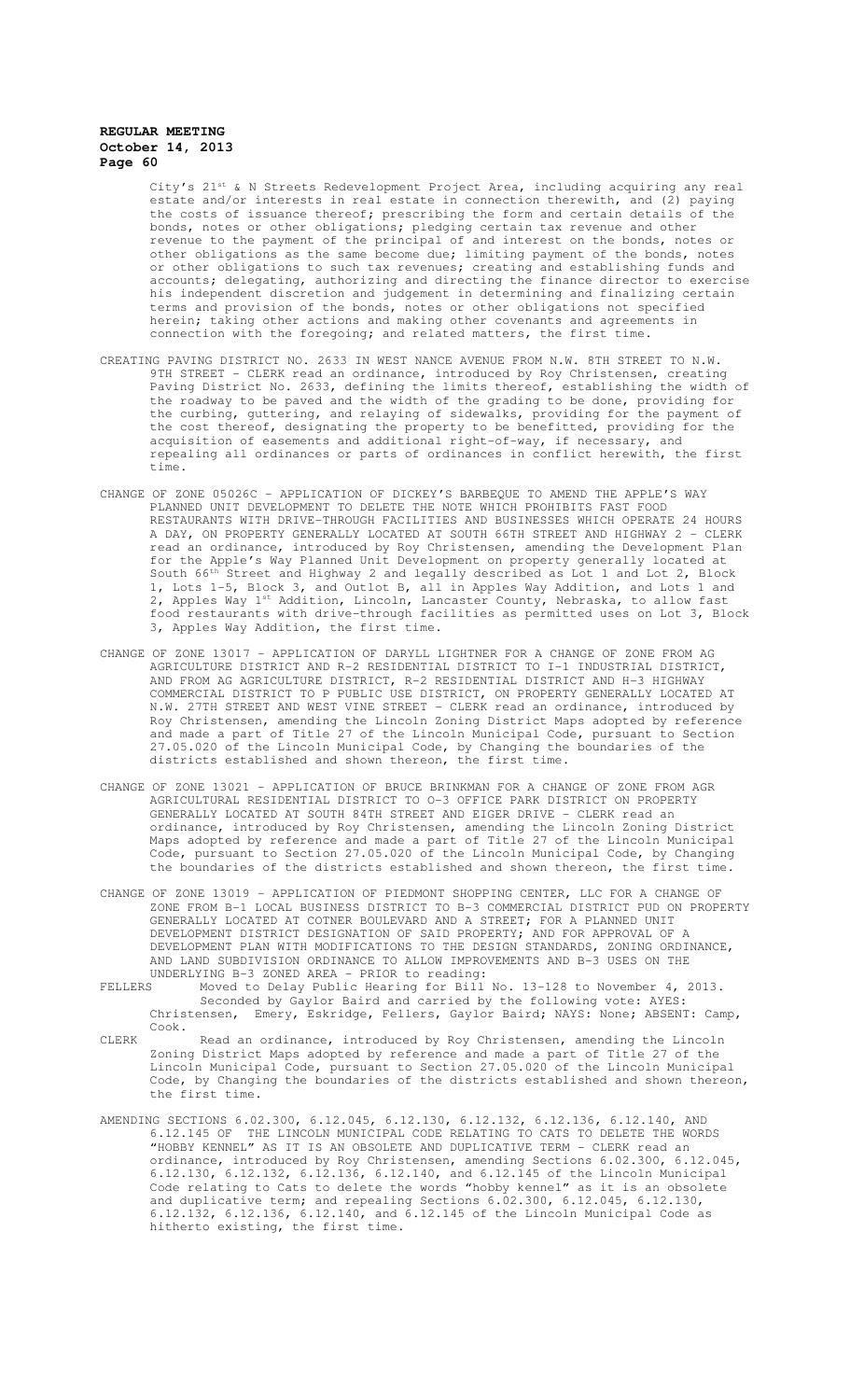- AMENDING SECTION 6.04.150 OF THE LINCOLN MUNICIPAL CODE RELATING TO SHELTER FEES TO INCREASE THE FIRST TIME IMPOUNDMENT FEE BY \$5.00 PER ANIMAL - CLERK read an ordinance, introduced by Roy Christensen, amending Section 6.04.150 of the Lincoln Municipal Code relating to Shelter Fees to increase the first time impoundment fee by \$5.00 per animal; and repealing Section 6.04.150 of the Lincoln Municipal Code as hitherto existing, the first time.
- AMENDING CHAPTER 6.10 OF THE LINCOLN MUNICIPAL CODE, DANGEROUS AND POTENTIALLY DANGEROUS DOGS, BY DELETING SECTION 6.10.100, BITES UNLAWFUL, AND AMENDING SECTION 6.10.090, CONFISCATION, TO DELETE A REFERENCE TO SAID SECTION 6.10.100 -CLERK read an ordinance, introduced by Roy Christensen, amending Chapter 6.10 of the Lincoln Municipal Code, Dangerous and Potentially Dangerous Dogs, by deleting Section 6.10.100, Bites Unlawful, and amending Section 6.10.090, Confiscation, to delete a reference to said Section 6.10.100; and repealing Section 6.10.090 of the Lincoln Municipal code as hitherto existing, the first time.

#### **RESOLUTIONS - 1ST READING - ADVANCE NOTICE**

APPLICATION OF MONTY FROEHLICH TO USE THE PUBLIC RIGHT-OF-WAY AT 815 O STREET FOR A CONCRETE LEVEL SLAB TO SERVE AS AN OUTDOOR DINING AREA.

- MISC. NO. 13002 -- DECLARING THE PIEDMONT REDEVELOPMENT AREA CONSISTING OF APPROXIMATELY 8.6 ACRES GENERALLY LOCATED BETWEEN A STREET AND C STREET FROM 50TH STREET TO COTNER BOULEVARD, AS BLIGHTED AND SUBSTANDARD.
- REAPPOINTING PATRICK FINNEGAN TO THE CITIZEN POLICE ADVISORY BOARD FOR A TERM EXPIRING NOVEMBER 17, 2016.
- APPOINTING BRADLEY BRANDT TO THE PARKS AND RECREATION ADVISORY BOARD FOR A TERM EXPIRING APRIL 27, 2014.
- APPROVING A CONTRACT AGREEMENT BETWEEN THE CITY OF LINCOLN AND ROCHESTER ARMORED CAR FOR THE ANNUAL REQUIREMENTS FOR ARMORED CAR SERVICES, PURSUANT TO BID NO. 13-280, FOR A TWO YEAR TERM WITH THE OPTION TO RENEW FOR ON ADDITIONAL TWO YEAR TERM.

## **MISCELLANEOUS BUSINESS - NONE**

#### **OPEN MICROPHONE**

Jane Svoboda, no address given, came forward to express her thoughts on various issues.

This matter was taken under advisement.

Richard Esquivil, 733 W. Cumming St., came forward to state that the new carwash on 24<sup>th</sup> and O does not look correct or fit the Downtown Master Plan. The arrows added to the roundabout on  $14^{\text{th}}$  and Superior are extremely helpful and make it very clear to drivers which lane they need to use. This matter was taken under advisement.

Peter Katt, Baylor Evnen Law Firm, came forward on behalf of property owner Monty Froelich. He stated his client has been working to restore a historic building he purchased on O Street but is having no luck communicating with the City about investment in the project. The process is not transparent and any help Council could provide would be appreciated. This matter was taken under advisement.

Mike Morosin, 1500 N. 15<sup>th</sup> Street, came forward to state that a number of people have asked about the source of funding for the new parking garages near Pinnacle Bank Arena. Council Member Doug Emery responded that the money comes out of the parking fund.

This matter was taken under advisement.

**ADJOURNMENT 4:13 P.M.**